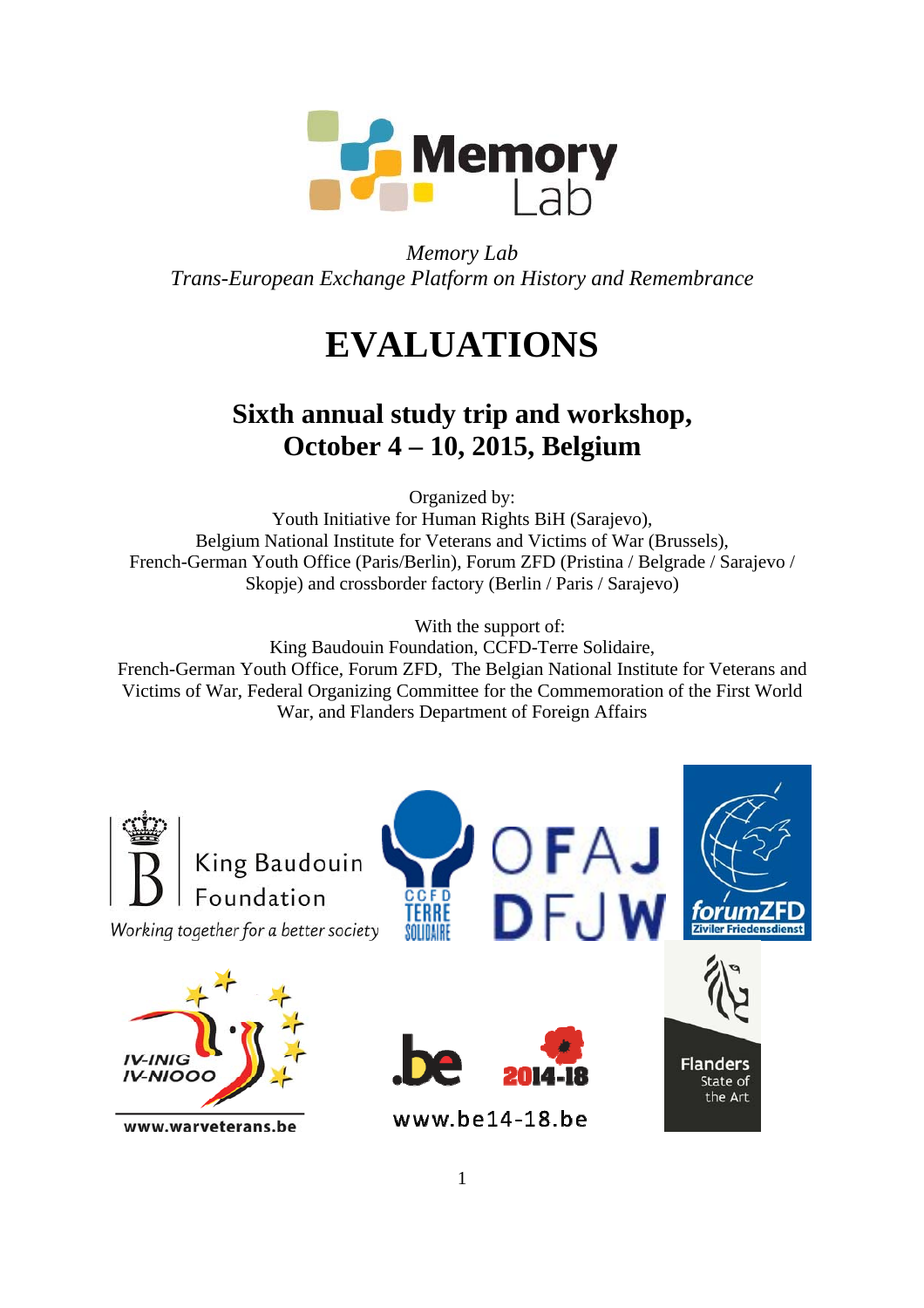

*Sixth international workshop and study trip, 4-10 October 2015: Belgium* 

## **Evaluation sheets: Answers of the participants**

- 3. What did I find striking / irritating / moving…. Why?...........................................11
- 4. From what I have seen/heard this week, what can I use for my own work? ..........15
- 5. Suggestions for future workshops/ study trips........................................................18

*Nota: The answers 1 to 10 have been translated from B/C/S into English, the answers 11 to 36 have been written in English* 

### *I. My general opinion on the study trip and/or workshop (content, structure, organisation)*

1. An interesting and very well designed trip. A lot of information at a minimum of visited locations. The program has provided us with good insight in complexity of social relations in Belgium and colonial past and WWI and WWII.

2. As always, the study trip and workshop are well designed and organized, and more than anything useful. Even when some memorials are not on the expected level, on the other hand our discussions and questions asked the guides were particularly useful. I believe that some raised issues were very useful.

3. My general opinion of the Study trip is excellent. I was very excited to participate and my expectations were met.

Content: excellent, very diverse, and interesting examples of memorialisation and ideas

Structure: very useful visits to different locations, and I find it the most valuable part of this study trip. Sometimes we had discussions before the visits, and after the visit there was not enough time for questions. But, since we have pretty busy schedule, it is fully understandable.

Organisation: 5+, very professional, and the same time very relaxed and human. Congratulations!

4. My general comment is that idea of this kind of study trip is very important and necessary. The content was full of information, which was important to me. Organisational part was OK, but it could have been better.

5. I was pleasantly surprised by the concept of this study trip since it was a combination of workshops/discussions/ and field visits. The concept was dynamic and productive. In addition, I am very pleased with the choice of Belgium as host country, as most of ex-Yu population (me included) is not familiar with its history and roles in different time periods. A plus goes also for the fact that besides the WWI, we dealt with other periods (colonialism, current situation and ratio of "powers" within the Federation.)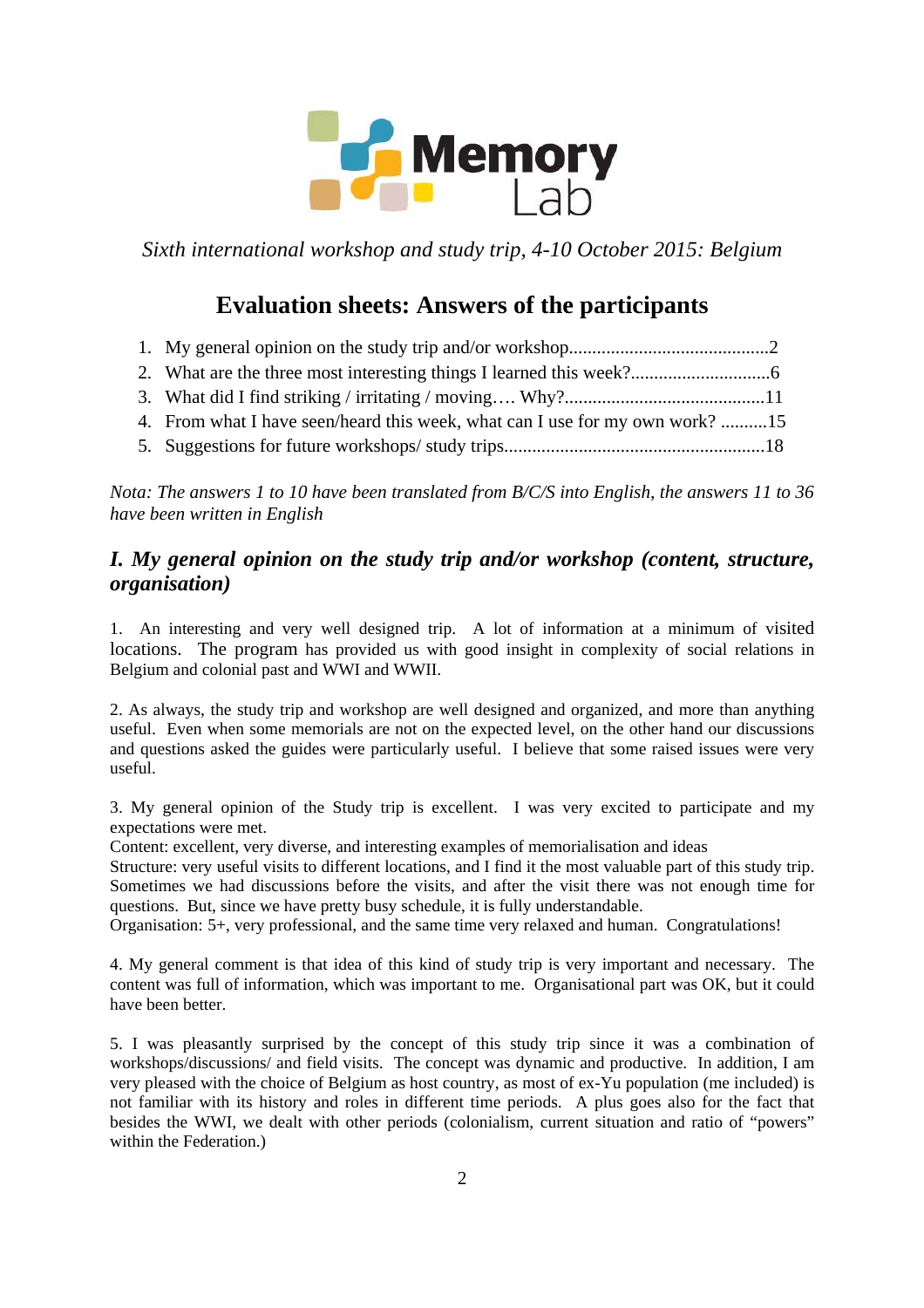6. Again, Memory Lab was exceptionally organized, and congratulations for that and for selection of locations we visited.

7. As always, organisation of the study trip was at very high level. Locations selected for field visits were very interesting. Belgium is a specific country since in focus of memory culture there is WWI, and not WWII. It is difficult to say something more about the African Museum as exhibition is in preparation, but it was interesting to hear how Belgium deals with its colonial heritage. The workshops in which I participated were well organized and vivid discussion took place.

8. Well designed. Sufficient diversity of examples of memorialization. Only sometimes there was not enough time for discussion or visit. Interesting counterparts in our group. It was really nice that we had opportunity to discuss colonial history of Belgium.

9. All three components (content, structure and organisation) were excellent, the same as previous years.

10. Study trip was extremely well prepared including structure, content, timing, diversity, time for discussions and reflections.

11. It was a very well organized week. Very rich in content and site visits, which were well-balanced. The choice of the 3 themes (WW1, colonial and European) was excellent given the urgency and actuality. Compared to previous workshops, I particularly liked the more creative activities (art workshop) and group exercises (museum exercises) which helped a lot to process the issues and to give the brain some time off. - One thing to point out, which seems to be hard every year, is enough time for discussion and reflection. I propose to have every day of the workshop a start of  $\frac{1}{2}$  hours and a closing of an hour to deepen issues and to give space for dialogue. Too often discussion time stays an expression of monologues instead of real interaction. As always, and this time particularly thanks to dream team Tamara and Griet and of course all others, organizing part was excellent. Perfect accommodation, logistics, food, etc. Thank you!

12. The study trip and the workshop in Belgium was nicely organized. Content-wise the visit was well structured, the agenda well respected and, I believe, we all had the opportunity to get introduced to the memory context and memorialization in Belgium (divided).

13. The general feeling I have on this trip is very positive; the program was very well thought and good balanced, not too heavy, with nice restaurants and hotel. The atmosphere was relax and very friendly. But some (rare) persons seem to be not ready to be in a group and play a collective game. I also appreciate that Kosovar were more present and it was very *[unreadable]*.

14. The study trip and workshop was organized very well and it ended up achieving its goals. Presentations and guided tours were very informative about the history of Belgium, sites of commemoration and memorials, but also the challenges faced during the processes of planning and inaugurating some of them. I wish we did not miss Liege in order of having a balanced overview of Flemings and Walloon memorialisation. I ended up having more information and clues related to the Flanders. Overall it was very educational and serious organization, which made me challenge myself towards different issues regarding the remembrance of the past and reconciliation.

15. My general opinion is that Memory Lab is very useful considering that you learn a lot of things that can be used in your job and you get a lot of ideas for future cooperations with participants. Another thing is that knowing the concept of how Memory Lab works gives opportunity to become a partner and help in some future study trips.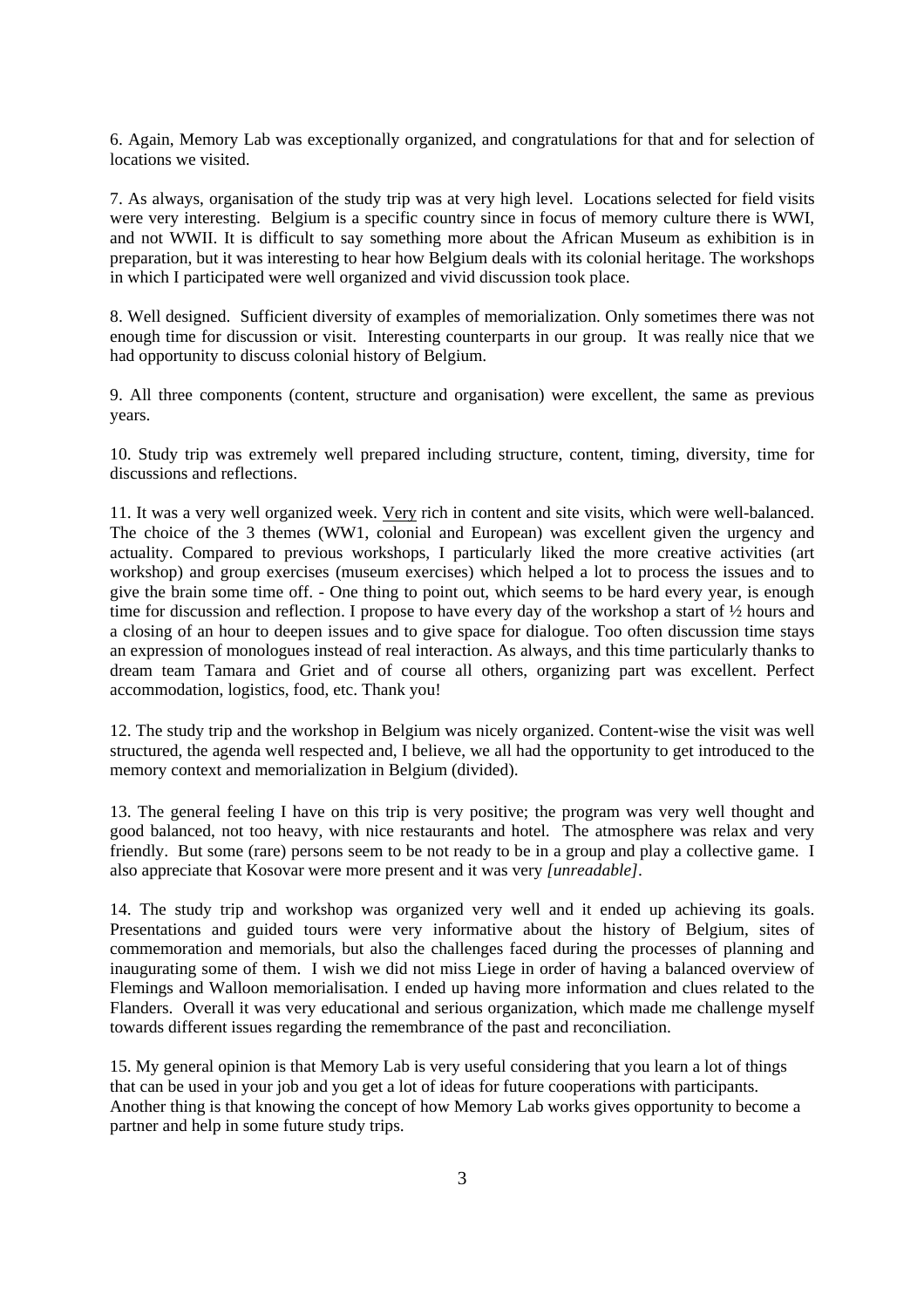16. My general opinion is very positive. The concept and the content of the program were very well chosen and the organization was very good

17. I liked the division into/ focus on 3 clear topics: Colonial history, WW1 and European History A pity that we had to discuss 2 times on 2 interesting topics (Colonial history, European history) on a concept of museum in the making- but it was still interesting.

Organization was great.

Also great: the diversity of sites visited – Wallonia, Flanders, museums/ memorials run by NGO to promote Flemish identity, highly technical, modern museum in a touristic place.

Positive (to not always use 'great') intro day/ part on Monday.

Group size is the maximum.

I enjoyed it! Big compliment to the organizers and heir humorous way to flexibly adapt to challenges, bus drivers, etc.

18. Generally I think the study trip was very enriching. I felt comfortable within the group and it was a good mixture of 'old' and new participants and a good selection of institutions/ organizations they are involved. The organization was just PERFECT! Hotel, working venue, food, etc. was really great and it seemed to me that the organization team worked together in a very good way. Compliments to that!

19. The whole experience for me in general has been very inspirational, reflective and auto-critical. Besides the learning process which was present, I liked the structure of study visits, presentations and reflections, because it involved us on several levels with the places (visually), the content of it and the possibility to dig into ourselves as individuals and members of communities we represent vis-à-vis what we experienced during the trip. Overall, I really thought the format works for me (kept me interested, concentrated and alert).

20. My general opinion: It was very good and well prepared study trip. I'm really happy I got the chance to be the part of this, it's a pure privilege (and I really mean it). I knew almost nothing about Belgium context (apart from very general things), and this tour helped me a lot in understanding complexities of this small, reach (and not boring at all) country.

21. The study trip/ workshop in Belgium was very well structured. Richness of visits of different memory places (spots, museums, etc.) as well as lectures and meetings. Perfect organization (thanks to the team and special thanks to Griet who has offered us the Keys of Knowledge about History and memory in Belgium).

The venue was perfect, well situated. Meals good.

22. My general opinion on the study trip is positive. Even in the cases that did not turn out as interesting as I hoped or expected, I could draw a lesson or find some detail that drew my attention. The group is heterogeneous and it is a great asset because we could hear different perspectives and points of view. Group discussions were really fruitful and interesting. The content was diverse and the organisation is excellent.

23. The program was really good this year as it mixed study trip and workshops. It gives a better dynamic to the week. It was also constructed in a way that allowed us to see different projects and of different nature.

24. It seems to me that there is a lot of focus on official memorialization and in particular on museums. There is less focus on alternative means of memorialization.

25. Great experience! Well structured, balanced and planned.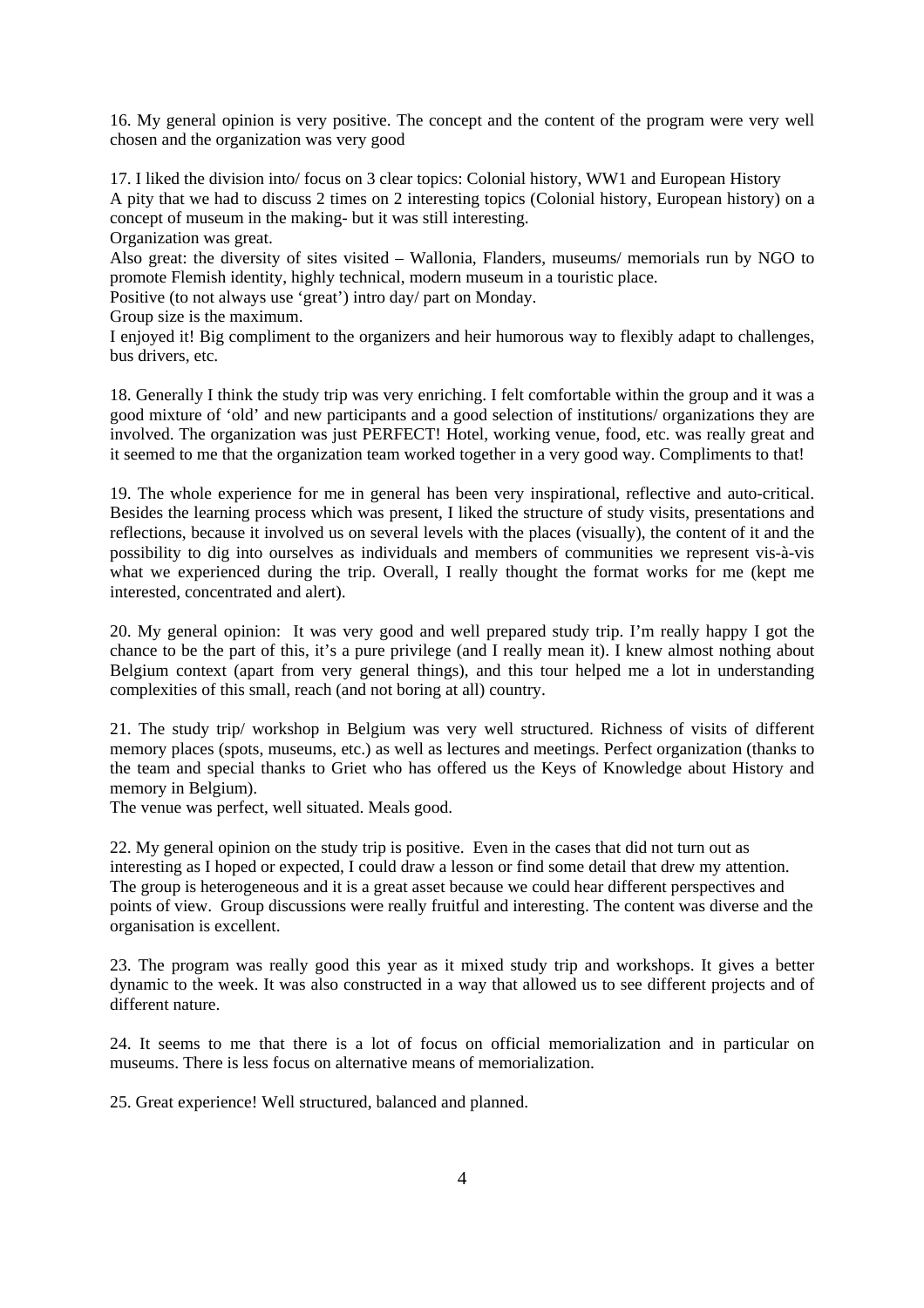26. My overall opinion of the study trip and workshop is excellent. The program is well thought: conceptually and the methodology. The site visits well chosen too and information provided of importance. However the program has been intense and the wealth of information provided at some point was felt overwhelming. Yet the agenda enabled diverse voices, experiences and perspectives. That proved very beneficial to my interests.

27. I felt this was the best Memory Lab (noting that I did not attend the one in Germany and France). The ratio between visits and indoor work was well balanced. Visits to sites were quite rich. We had art workshops for the first time and for me it was fun, but also emotional. Also for the first time we attended an actual commemoration, which was very interesting. The persons we engaged with were well prepared for their encounter with us and provided insights.

28. Excellent! So good that we didn't have to change hotels this time, that saved energy. The discussions in smaller groups, again, very productive and thought provoking. The mix of backgrounds of people makes the exchange extremely rich. The civil perspective on memory was lacking.

29. Very well organized! No comments on that needed, except that it would have been good ask participants in advance about vegetarian food to avoid trouble. But that is really the only remark in terms of organization.

Structure: Good idea to start with general introduction and then go on field trips content. After all I have the impression it would have been reasonable to visit one site that related to WW2. Because how these occurred an impression that it doesn't play any role at all.

30. A very in depth study trip for those who are not well informed about Belgium's way to commemorate and remember. Different discussion and the expertise of the participants made me reflect profoundly on the matter, and what's more important. I am willing to commit myself in writing about different causes that were raised here and follow up the problematic.

31. Thank you very much for the well organized week!! Structure and content have been excellent.

32. This experience was very valuable since my knowledge of the Belgian approach towards past was really poor. Maybe it is fair enough to say that I did not possess any knowledge about it. I believe that this knowledge I gained here is really important in order to understand different narratives, ways of memorialization and the way politics influence it.

33. The study trip was very intensive, as we had the opportunity to visit several sites around Belgium. The trip was very well-organized in terms of both structure and content.

34. Great organization, very good choice of topics and sites, everything what we saw, heard and discussed was very thought-provoking!

35. A very well organised study trip with a coherent programme and competent speakers resp. guides (thanks to Griet Brosens and friends)

36. Very well organized! Marvelous colleagues! Splendid time, a prime-time experience… I missed Liege… The depth and broadness in our discussion was quite innovative to me. I had some eye-opener moments. Thanks to the organizers' team!!!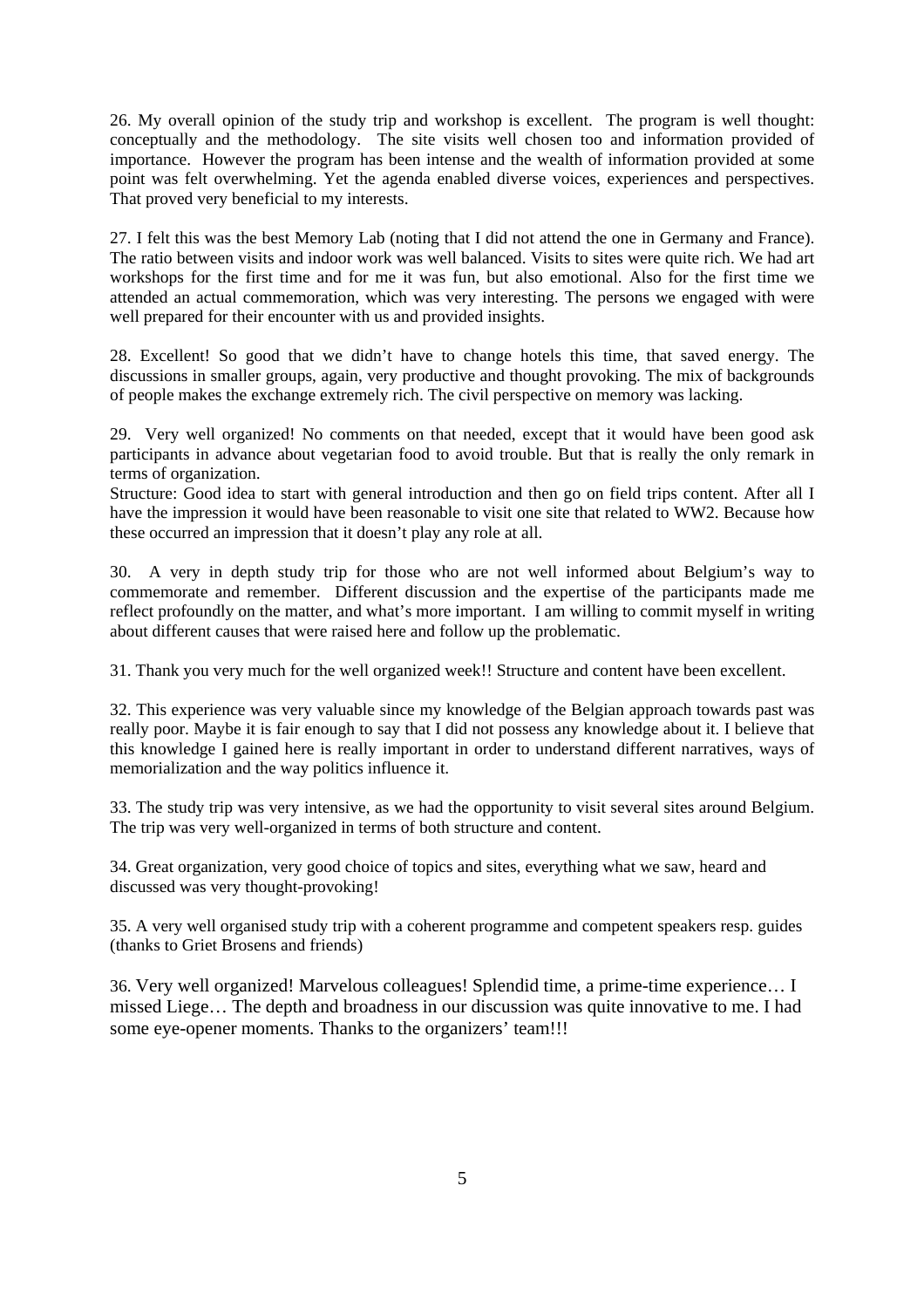#### *II. What are the three most interesting things I learned this week?*

1. - It seems that both in Belgium and the bigger part of Europe there is a wish to forget and set aside ugly and difficult past in comparison to the event that suit better current politics.

- The First World War is present in memory of people almost equally as the Second World War, and memory of the WWI is predominant.

- European Union tries to embellish past of Europe through memorials, and use it for realization of own political objectives.

2. It was interesting to me to see up to what level there is presence of denial and suppression of certain memories and historical facts (especially in context of colonialism) in public memory and historiography of Belgium. Moreover, because of the fact that the entire economy is built up on that. Another interesting thing for me was the way of commemoration chosen in Dinant. Use of events for creation of a spectacle and reconciliation, which was trying to come from 2 men, was very interesting. Also, manifestation in Ypres, which has been taking place for 90 years, is really something I never heard of before, and it would sound unreal to me, if I had not seen in personally.

3. Three most interesting things I have learned:

- Work on violent and embarrassing past is long-lasting and includes many social factors, which we often forget

- Experience of Belgium and memorialization of events that took place 100 years ago in Wallonia and Flanders. Very interesting!

- Selective presentation of events is almost universal

4. I understood how much power of a state and institutions is important for collective memory. Money that enables opening and maintenance of museums. Another thing I figured out is European hypocrisy towards history, stand of Western Europe, etc.; and the last thing I learned is how much responsibility is important in representation and fragmentation of memory and its selectivity.

5. - Way in which a "western" country commemorates own history (subjected to a lot of criticism due to strong militant and single-based approach.)

- Relation between 2 or 3 Belgium ways through history and how it is reflected on today.(different approaches in allocation of funds for commemorations and museums, application of bilingualism and separated schools)

- Way in which Memory Lab participants from different countries relate to what they have seen and learned. The most entertaining for me was to look how such "conflict" is sometimes going along ideological lines (e.g. pro and contra EU)

6. I learned, or even better, I have noticed that in today's Europe, especially here in Belgium live strong memories of WWI. Unfortunately there are still divisions.

7. a ) Economic development of Belgium is very linked to exploitation of raw materials from colonies; b) it is possible to have commemoration of victims on daily basis for 90 almost years; c) nobody understands you in Flanders if you speak French.

8. The Last Post ceremony [in Ypres] was extremely interesting at several levels (commercialization of a tragic event, slightly ridiculous formality of the ceremony, foreigners organize the event, … *[Unreadable]* is the same everywhere. We are silent about some things, and in others we exaggerate. Whether such focus on the WWI is consequence of regular anniversary or lack of readiness to speak out about WWII? That is a topic worth discussing. Money invested in memorialization does not necessarily result in good effects (especially if ideology/idea behind it is not the most positive one)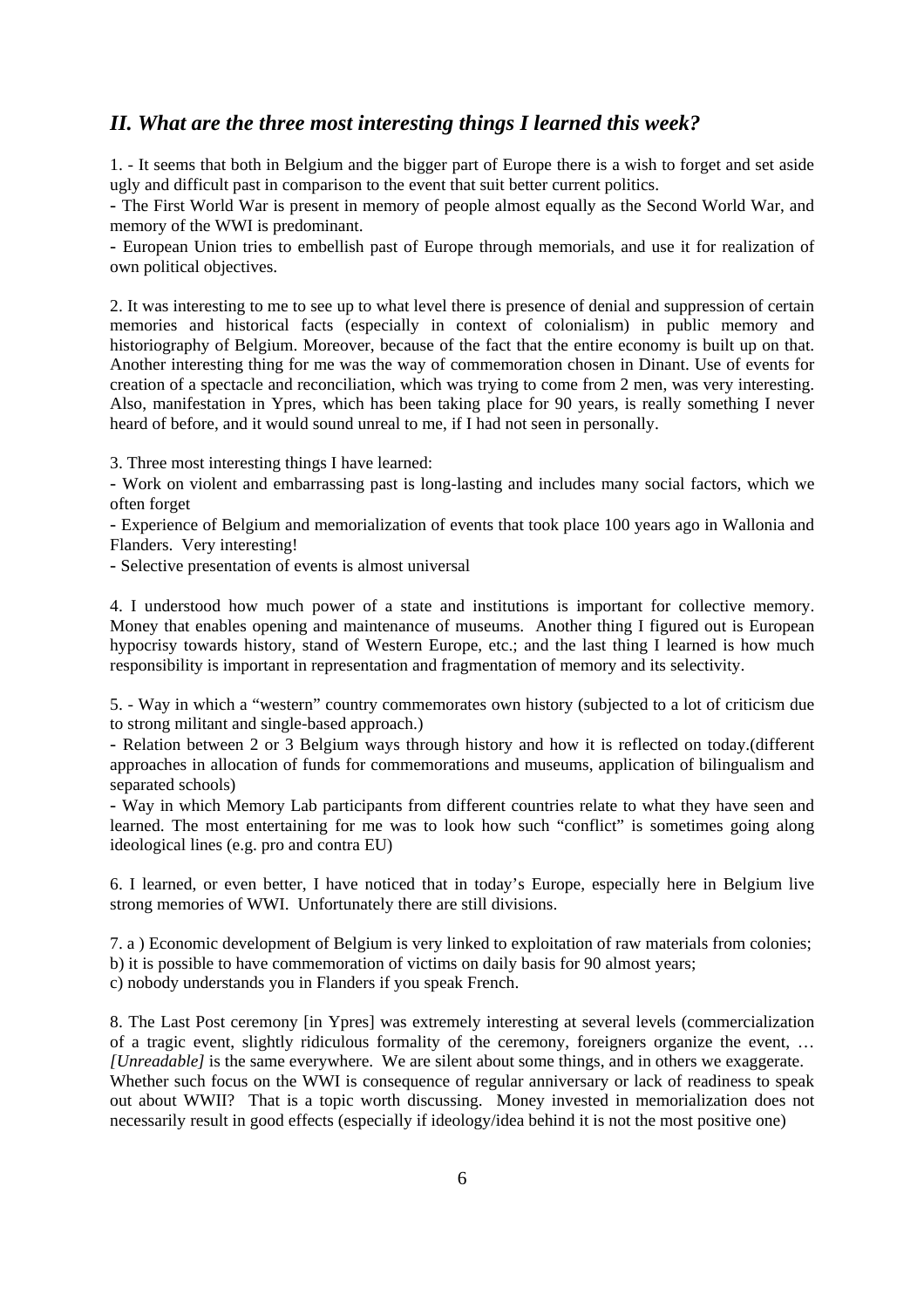9. a) Historical lecture on Belgium

b) Visit to the King Leopold II park

c) ...

10. - Lack of critical distance towards colonial history

- "Commercial-ceremonial" aspect of reconciliation

- How nature suffer during the war (a tree in Flanders Fields museum)

11. I have learned that:

- Belgium is even further behind The Netherlands when it comes to discussing and exposing colonial history and racism in the present ->Possible reasons? Strong white dominant narrative and lack of space for (black) activist movement

- Despite 100 years passed, without being a descendant there can still be a very emotional connection with historical events such as WW1 -> Possible reasons? Serious branding and marketing of war and WW1story of victimization (opposed to WW2 that also includes narrative of collaboration) and secularization that provides space for new rituals?

- About the complexities of fixing history in a museum especially when that (hi)story is not only yours (Africa museum), when the (hi)story is artificially constructed (European House of History), when the (hi)story is driven by very particular interests (Yser Tower) -> museum exercice made me think of the need for a museum to narrate history, shouldn't we move on to a collection of mobile temporary exhibitions all across the world to do justice to the wide variety of (minority) memory narratives?

12. - Colonialist past history (silent consensus) and WW1

- WW1- sadness and patriotic joy (United Belgium – glorification of heroes and martyrs – Balkanization)

- Questions Belgium society is posing about their past and divided memories, transformatory memories and economic influence to memorialization ('dark' tourism)

13. I really discovered things I didn't know before: Thanks to Axel Tixhon I learned history of Belgium and a lot of good overview of the important facts. Thanks to the visits both in Dinant and Yser, I realised how local dynamics of history are important and lively. I enjoyed the moment in workshop where we tried to build a museum on European history

14. It was interesting learning about colonialism since I never had the chance to talk about it from the point of view of a colonising country. It was also interesting how Belgium "removes" certain parts of history, or doesn't mention/expose them. This made me think of my country which also tends to eliminate some of its past (i.e. after the last war in Kosovo, monuments of WWII were seen as a representation of Brotherhood & unity with Serbia, therefore many of them were destroyed or damaged). So, this makes me ask "What do we keep or not while remembering?" and "How do we decide which occasions best represent us?" and "Should we really filter what really happened?" Another interesting thing to see is also the use of strong nationalist concepts while commemorating, thus excluding or undermining the others.

15. To tell everybody how in Belgium there is commemoration every night for the historical movement that happened 100 years ago. I mean every night☺. Everything I have learned about Congo. No Leopold's chocolate anymore.

To make tourism out of history.

16. I have learned that:

- History and challenges of Belgium and Balkans have parallels and common issues & challenges (divided country, selective memory, identity issues, fragile identity).

- Political and economical motives influence memorialisation and it is not always easy to be transparent about it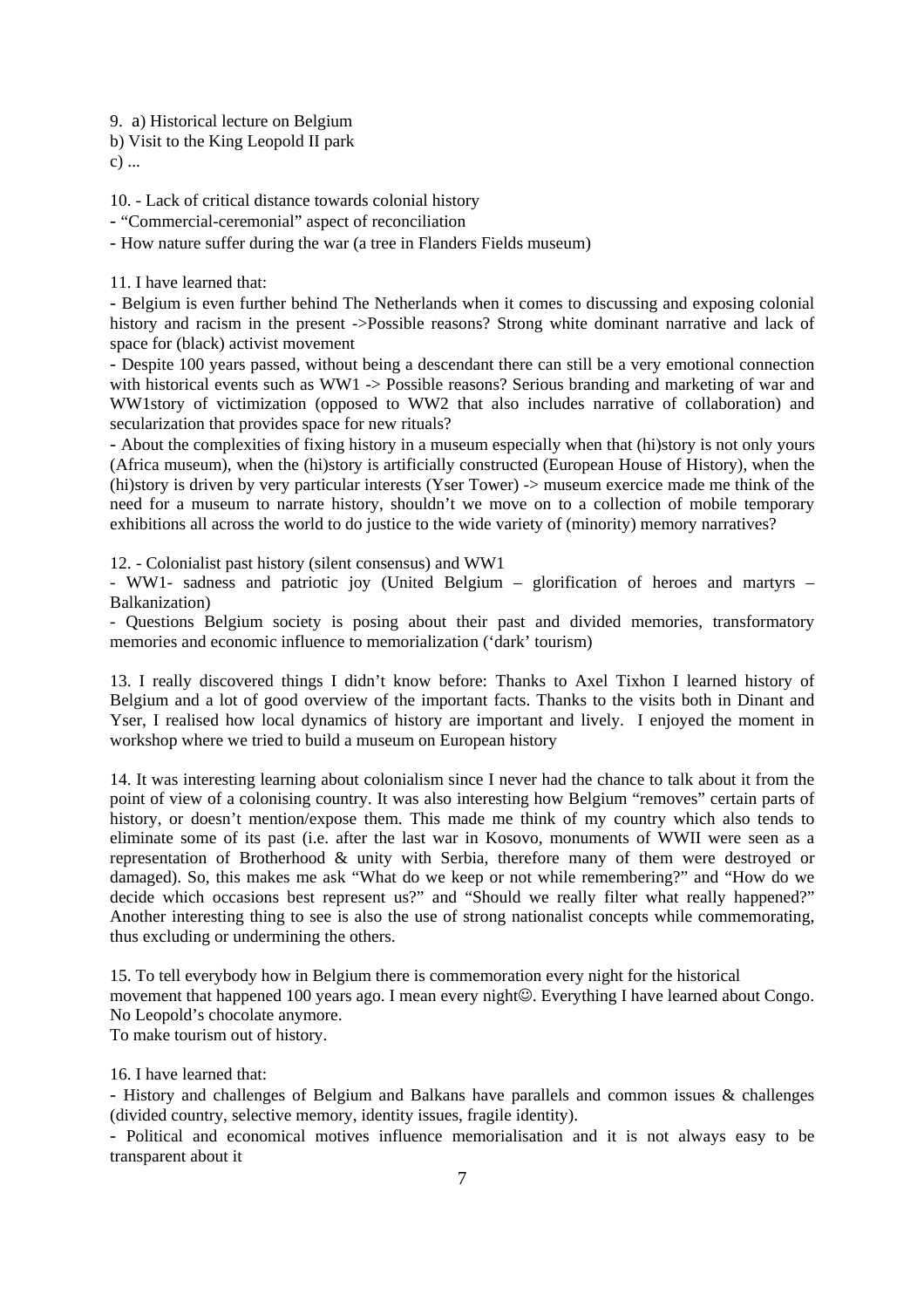- There are different layers of memory and memorialisation and different "templates" and approaches to memorialisation. What do we do with them? Are we creating spaces for them different aspects? How do we choose the approach? We should look at memorialization in dynamic way (in time and space) and reflect upon it all the time.

17. Maybe not 'learned', but I'll definitely reflect further on the purpose of commemorations (mourning, dealing with past, closure, touristic, educational, acknowledgement, identity, economy…) and their functions.

- An event that happened 100 years ago is purposely kept alive and vividly remembered- more than some things in more recent past (at least, this was impression gained).

18. I can't really say that there was something 'most' interesting to me. All parts of the program had their own dynamics and it was interesting to reflect in the group about it. Yser Tower for sure was a very controversial station symbolic for the tension in the Belgian society between the Flemish nationalistic movement and the Walloons.

19. a) We as practitioners/ researchers/ academics have a responsibility when dealing with memory and commemoration to find a proper balance between presenting on integrated reconciliation and remembering and presenting those that were 'broken'.

b) Again, we (the aforementioned in a)) tend to channel the frustration of being constantly criticized into criticizing others, which is what I feel happened during the study trip where we attacked more than we listened, and we criticized more as to make the 'other' side uncomfortable rather than to open a dialogue and critical thinking. So I learned that we need to be more open-minded when we exchange knowledge and experience and provide criticism accordingly.

c) Third thing I learned is that there might be a long time until we can expect a truthful reconciliation process to start in the Balkans given that the memories of the wars are not embedded only in moments, dates and stories but in living individuals as well in which case finding the balance between reconciliation and remembering the broken ones is even more important.

20. Divided country actually can mean lots of things.

Bosnian division and Belgium division are not that much similar

I've expected Belgium to be more "outspoken" about its colonial past. I get an impression that they invested bunch of money in new, soon to be renovated, African museum as a sort of compensation for not including the topic into school curricula.

Société Générale – long are the fingers of colonial masters. Economy is crucial, not identity (identities). I knew this before of course, this just helped me to re-arrange my priorities once again.

Commemoration as a tourist attraction, as a performance, as a show. Meaning/purpose of commemoration for locals- it remained unclear.

21. \* Thanks to the historical introduction to Belgium by Alex Tixhon, I had have a clear frame about the making of Belgium, the colonial process and the political meaning of Walloon and Flemish communities.

\* The visit of Bruxelles (Brussels) "Walking to Congo" has given to me facts to reflect also about colonialism in France.

\* Considering that museums, memory places and ceremonies are part of the tourism system in Belgium (just like everywhere, I think) I think we should work on that, avoiding clichés, and reconsidering what are the aims of memory places.

22. It is a mixture of learning and confirming in practice what I learned before or in other places:

- The time component that play an important role in dealing with the past

- How strong the Flemish national narrative is and the division in the country

- The narrative/selection of appropriate terminology in dealing with an uneasy past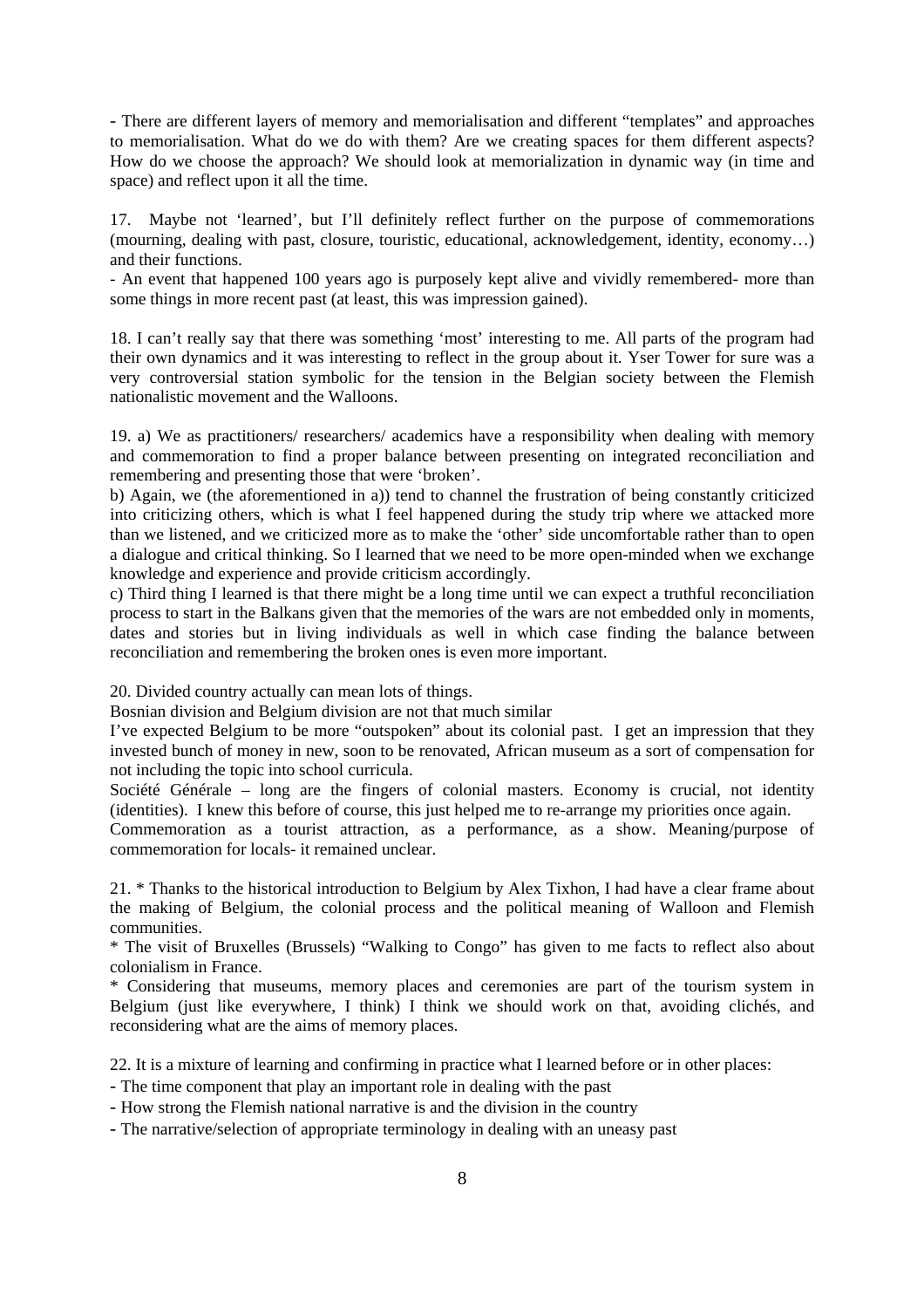23. There are a lot of similarities between the memorialization process in Belgium and in my own country. That was interesting to see how the different institutions deal with it in Belgium.

Also, I have seen that it is not always a good idea to get the money first. What I mean is that it is sometimes better to have an idea of the message you want to convey and then to struggle to make it possible. From what I understood seven places in the country have been given an allowance to have something ready for the Centennial of WW1. Maybe it is why I missed the purpose of those projects.

24. - I learnt about the fascinating projects of the participants

- Fascinating also to hear how foreigners experience Belgian memorials

25. a) I've gained deeper knowledge on local mnemonic practices & actors

b) How personal motivation can be an added value in memory activism

c) I've appreciated ever more the very existence of such a Trans-European platform, able to provide a locus for exchange of ideas on European past, but in the same time on its future

26. - The role of wartime memory of the First World War in Belgium

- Diversity in commemoration

- Forgetting and remembering in memory policy/policies and practices

27. - Colonial past of Belgium and especially the connection of exiting cooperations with the colonial past (I will never buy Dunlop, Stella Artois and Unilever again!)

- The divisions in Belgium and the Flemish movement

- The fact that Flemish people are Catholic, and that is one thing that distinguishes them from the Dutch

28. How the colonial heritage is omnipresent without being addressed.

That Belgium is a divided country and it is alright.

How history is a template for drama, - with the objective rather to feel, than to enlighten.

29. - That a state can have more bureaucracy and institutional structure than Germany- but people seem to love their country in spite of this fact.

- Dealing with colonial past in similar to the processes in Germany that are going on now

- What remains of Belgium or what is the core of a nation that is so regionalized. It is still an open question to me.

30. - Gender representation is somehow absent in Belgium as well as other places that went through a conflict or war

- History changes but needs no oblivion

- There is a need for absolute objectivity in the process of remembrance

31. - Remembrance in Belgium: focus on WW1

- To have an idea of local and legal actors in remembrance + their ideas and interests (Dinant + Yser Tower)

- The complete Lack of communication skills in the presentation of the ideas coming from the House of European History!

32. a) The history of war is very present in Belgian society regardless of national background, time distance or role of certain group in concrete war

b) The policy of memory is heavily influenced by the dominant political narrative and concrete aims of concrete political elite/ government/ its goals...

c) The memory sites can be/ are conceptualized to be attracted by the tourists/for tourism industry.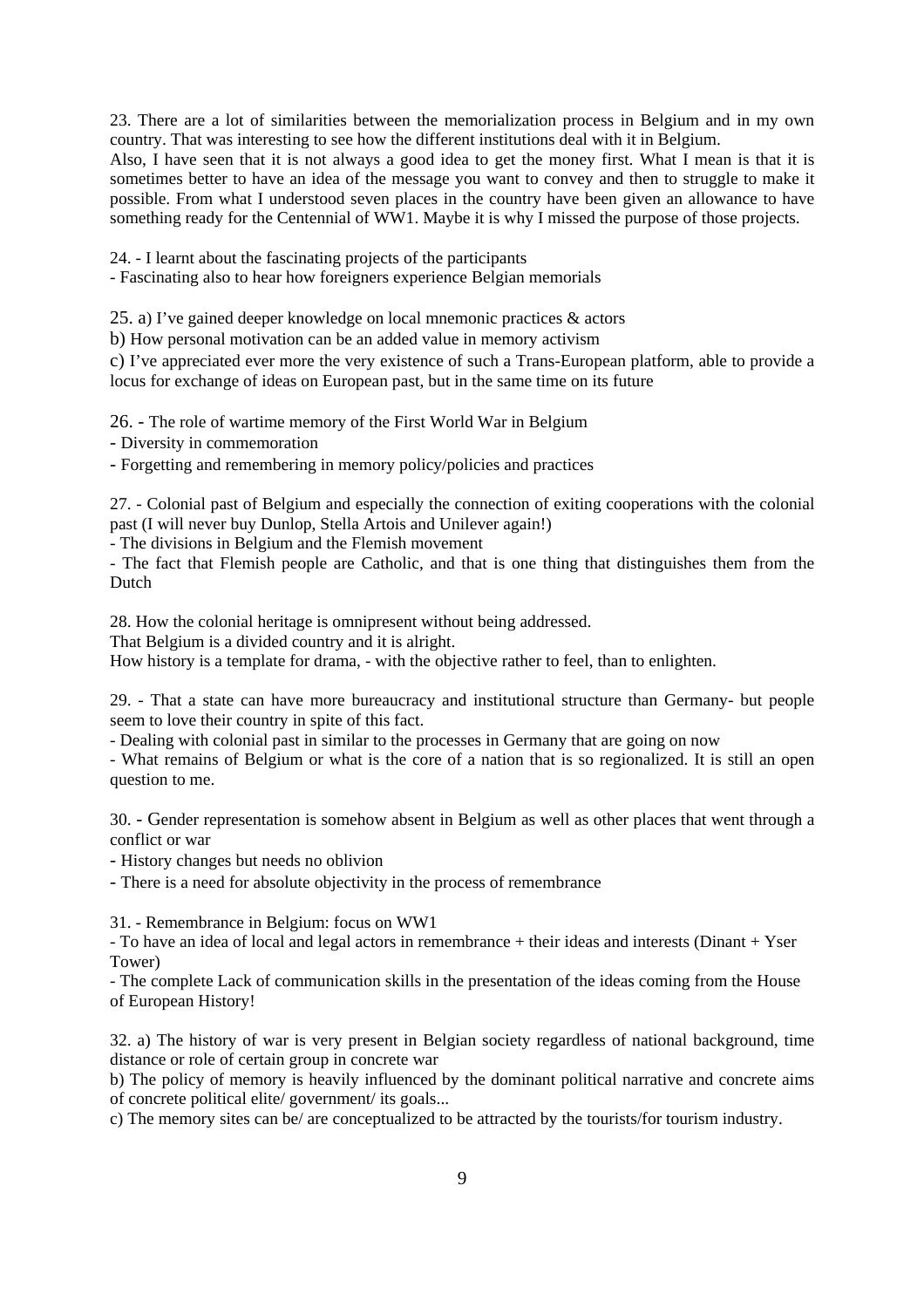33. The three most important things I learned this week are the following:

- Danger of government-supported memorialization process
- Silence of the Western European countries over the uncomfortable history (colonialism)
- Use of memory for touristic purposes and the dilemma ambivalence over such use

34. **-** The visit of Dinant: a fascinating experience! The dramatic history of 1914, the way the town is coping today with this page of history, the fact to have a theater driector and humorist as a guide... - Colonial History of Belgium: I didnt know much about this topic before

- The House of European History: this project raises so many stimulating questions!
- 35. The emphasis in Belgium on commemoration on World War I

The importance of the colonial heritage and of the commemoration to the crimes commited by Belgian authorities/organisations until 1961 esp. in Kongo/Zaire

36. How WWI could become a kind of cover-memory, in order not to confront the WWIIstory… the missing of gender as a concept in the memorialization of WWI in Belgium [we had it twice about women in WWI – in Dinant as civilian hostages of the Germans, and as nurses in the battlefields; the "male" construction of soldiers was not too much questioned in the exhibitions, we saw]. These different strategies, to support the development of a "national identity" for the Flemish part, combining it with a decontextualized memory of WWI – strange experience! Even stranger to meet this with a mixed group especially from the Western Balkans, Germany, and France… How good to meet colleagues again, with whom I developed a strong feeling of trust, sympathy and empathy, which helped to touch even quite difficult subjects.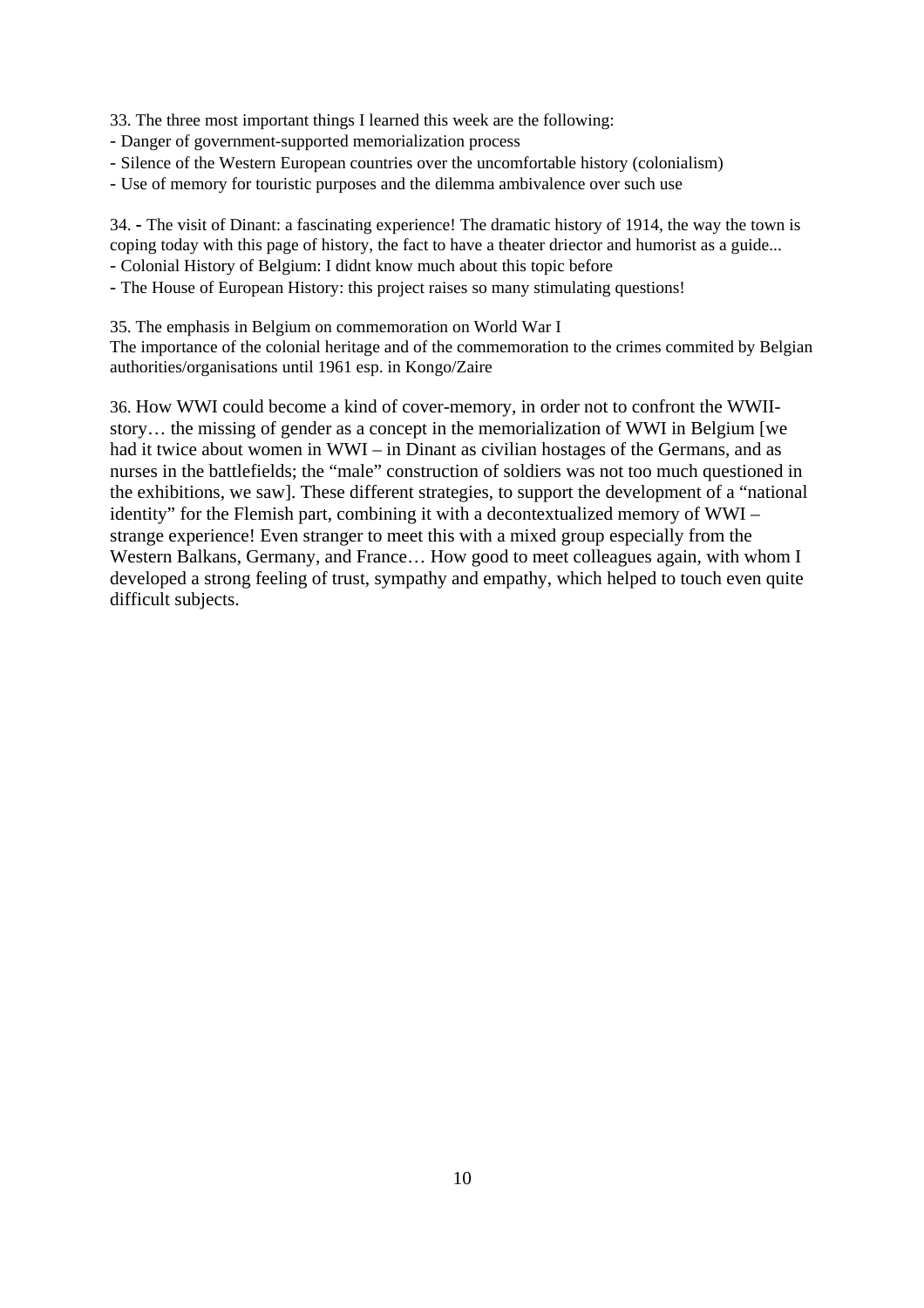#### *III. What did I find striking / irritating / moving…. Why?*

1. The commemoration that takes place every day at 20:00 [in Ypres] is very striking and dignifying gathering with very good choreography, especially part when name of a killed soldier is spoken and memory of an individual is emphasized.

2. I was irritated by the way in which very specific political ideology, false political correctness and fictive identity building is implemented in culture of memory. This has happened before, but this time it was much more obvious. "The Show" (as they named it themselves) performed by the Mayor of Dinant and the theater director was a little bit repulsive. I was irritated and disappointed by the extent to which Belgium, European and all our societies failed in dealing with the difficult past.

3. Visit to Yser tower was the most striking for me, because of the exhibition that in fact glorifies war (and primarily is intended for younger children), and the WWI is represented to them from the perspective that de facto glorifies war and victims, and the message is skillfully wrapped in speech on tolerance and peace. Very dangerous!

4. What definitely surprised me was a ceremony for killed soldiers, which that takes place every day [in Ypres]. I was irritated by Euro-history attempted to be presented in the European History museum. It seems inaccessible and not participatory for all beings of this continent. I was emotionally touched by the Flanders Fields museum, where I was directly faced with oral history and pictures of dead people.

5. I was stroke by similarity of Belgium mode of commemorating with one of Croatia. In fact, it is about use of similar patterns. Black and white presentation of war, men and soldiers in focus, mixing of civilian and war victims, and participation of school children in all that. (Which I find counterproductive and even dangerous for future and strengthening of nationalism).

I was irritated by certain Memory Lab participants who were trying to be as loud as possible and sometimes overcritical without objective grounds. Their offensive attitude had negative impact on overall atmosphere.

6. I felt bit emotional about selective approach to memory and vaguely presented links of causalityconsequences in historic concept , where more attention is paid to WWI, which greatly caused WWII, whereas there is very little said about WWII, and what is said is somehow more for the purposes of current political and other objectives. - Commercialization of symbols was irritating for me.

7. Story about civil victims in Dunant was striking to me.

Touching: the silence of all present during "the Last Post" [in Ypres]. Why? People come their 100 years after the WWI.

8. The fact that was moving for me in the Flanders Fields museum were the names of people who were killed on that very day, 100 years ago. It really works on emotional level.

9. Maybe I could refer to the fact that crimes committed during colonial period are almost fully disregarded or unspoken of, as an irritating moment.

10. I was extremely concerned with the lack of readiness to deal with colonial past and monument to Leopold II….

11. I was irritated by the –at times- unpleasant group dynamics which seem to be marked more by competition than a willingness to learn from each other. I hope we can establish a safer space to discuss and reflect next year from the start.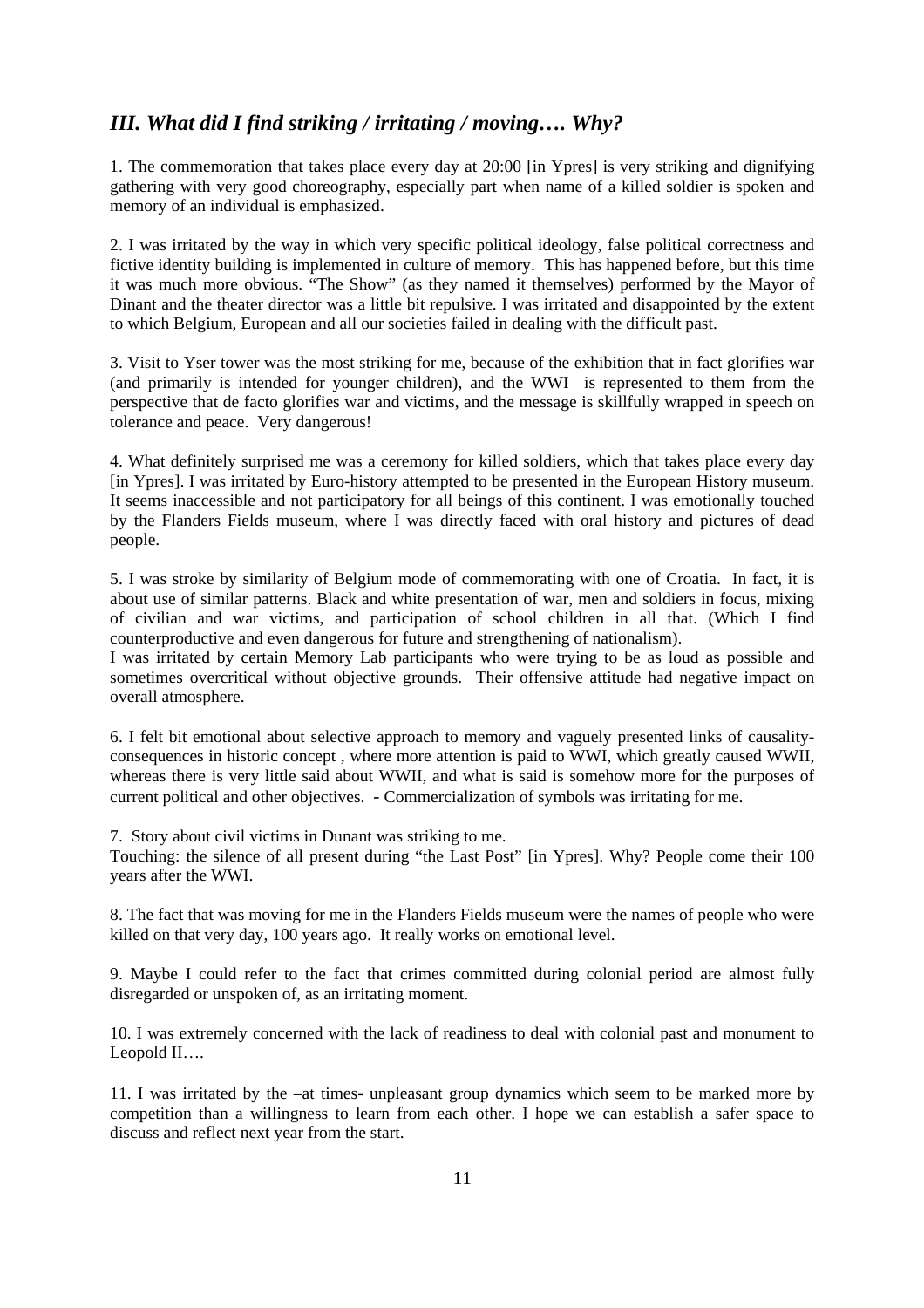12. - Striking – I find the presentation of Ms. Valerie Rosoux. It was the clearest introduction to different levels of the Belgian context from a theoretical perspective.

- Irritating – I find the tones (high and arrogant) during discussions. Socializing and group interaction was at low level.

- Moving – I find the museum 'In Flanders Fields' and the idea and discussions about European History Museum

13. I found irritating the presentation of the EUROM because this was a fake project. Its empty, no real goals, driven by the EC, very disoriented and I had the feeling that we come to go "to the market for partners"

I was disappointed by the impossible dialogue between the group and the team of Tervuren's museum. I was irritated by the very quick negative reactions of the group at the museum of European history.

14. I find it challenging and confusing when we hear peaceful and optimistic presentations, and in the other side the group makes harsh and pessimistic questions. In such occasion I don't really know what's the best thing to be done, or how should things be done better, because such things require compromises. I.e. Balkan's people tend to be harsher and seek for perfect answers or solutions, because we are bored of perceive the Western Europe as a role-model and the all-knowing. And when we don't get what we expect probably we get disappointed or pessimistic about our own situations. Apparently Western Europe also has similar problems as we do.

15. I have found striking their/ Belgium opinion about Congo or should I say silence- at the same time it goes to irritating, as well.

In the group I have found irritating weird/smart people and the thing that sometimes I had a feeling they would shoot historians/ museum people/ EU people who take their time to explain things to us. You should make some Rules and Regulations of Memory Lab. I mean of course you can say what you think but there are limits in everything.

16. I was moved by some dialogue with people from the group, and irritated sometimes with lack of self-reflective approach and closing of the dialogue by some people; because, I believe the aim of Memory Lab is to open a space for dialogue. I was moved by the insight how sometimes memorialisation could become meaningful/meaningless at the same time. And by the insights how Western Europe and Balkans could and should learn from each other in terms of dealing with the past and shared experience& shames as well, but still dualism between Western Europe and Balkans is vivid and it is a lot to do toward going beyond that dualism.

17. Irritating: the Last Post ceremony- it sometimes did not make 'sense' to me, but looked more like a touristic show- but there's still more to it (I suppose).

Irritating 2: the fact that school children have to visit the Iron Tower (if I understood correctly) – so what do they take with them?

Irritating 3: I'm still not sure of what to think about that highly symbolic, ritualized act of reconciliation in Dinant.

.

18. The most striking experience to me was the presentation of the "House of European History". I had much higher expectations about the ethical and philosophical approach to this subject. So I was pretty much disappointed by what the curators presented. But still it was an interesting experience and it is very symbolic for the state of Europe (or the European Union) today.

19. While I don't really have a 'aha' moment, I personally was irritated by the "Last Post" ceremony which made me very uncomfortable and for me made something that was real and painful turn into a more spectacle and formality detached from emotions.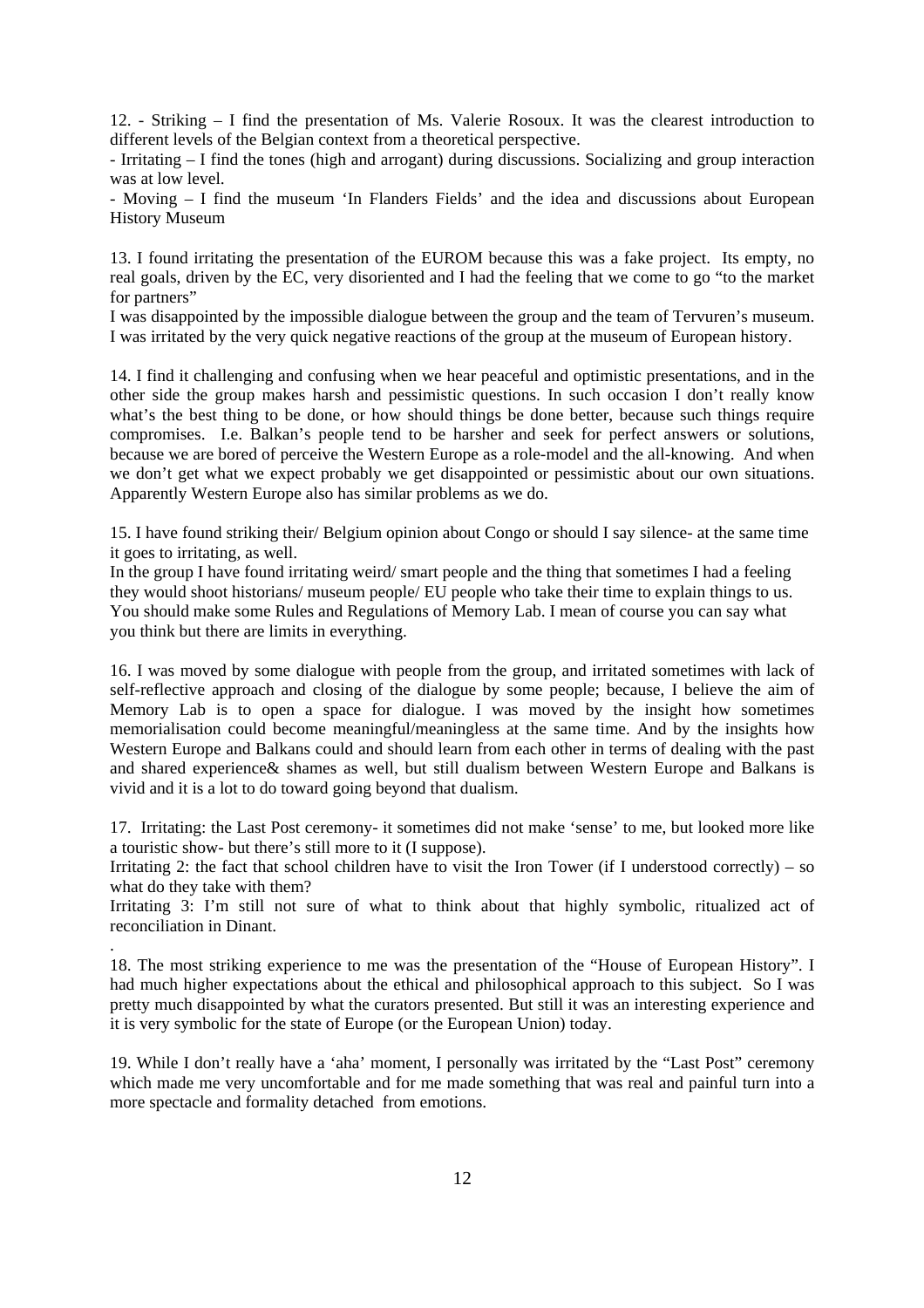20. We, as a group, were irritating from time to time. I'm tired of all these "Ex-Yu experts" for commemoration, memory culture etc. I like criticism, and I like to challenge certain concepts, but I'm not that sure about the way to do it in a truly dialogical way.

I had a feeling few times that our questions were more important, to us, than the answers. That we were not ready to listen to the people, because we already had our own petrified conceptualisations in mind. This is not just about "the others", but also about myself and my role in the group.

I missed a lot WW2 part. It is a missing piece of the puzzle for me, without it I cannot create whole image, and, yes, it's a little bit frustrating.

More time for discussion in big group. (I know there are 40 of us)

21. - Questioning: About the "House of European History", the difficult position of the curators/ historian team in the process of building an European history place which has to be politically correct and have to please the EU administration as well as the politicians of all European countries. Big challenge!

- Also the "Last Post Ceremony" was interesting in the sense of: reproducing every day emotion among a large public about the  $1<sup>st</sup>$  World War

22. Well, not really striking or irritating, but coming from a country that used to be in a bigger country (Yu) that was the founder of the Non-Aligned movement and in terms of international relations had excellent relations with former colonies in Africa, the attitude of Belgium towards their colonial past in terms of not almost denial, but a tendency to skip the uncomfortable period in history. Especially since the darkest period in Congo occurred while it was private property of Leopold II, a King that was not elected by the Belgians.

23. What I found a bit irritating, and maybe it is true about other study trips, is being aware of all the untold stories. I ended up with a feeling that I could only get a somewhat superficial vision of the process of memorialization in Belgium.

24. Irritating the difficulty sometimes to think outside of the fixed memory paradigms, to think also about the psychology and *[unreadable]* of memory.

25. I found that sometimes peers were overactive and somehow defensive when others had different (from their own) ideas.

26. Striking -> the presence of First World War in memory Moving -> persistence on peace as an even ending possibility

27. I found striking the expressively masculine and militant politics of memory from the 1<sup>st</sup> WW. Even in Dinant, where civilians suffered, the ceremonies left and impression of being quite militaristic. Even though the ratio between killed soldiers and civilians from the  $1<sup>st</sup> WW$  varies significantly, it seems that the suffering of civilians (apart from those who died) is not displayed in the official narratives. I am wondering what kind of message does this send?! Military causalities are expected in any war, parties who engage in war and take upon guns have to realize that loss of members of the military is inevitable. Thus, I am not sure that by glorifying the death of soldiers one can send a message of peace. I saw nowhere words about the suffering of the civilian population: what about starvation, disease, rapes, tortures, plunder… How did the people around the Yser Tower live while they were flooded for four years? These narratives to me are very important and can give a stronger meaning to the message of peace.

28. "We will always remember him". Spoken with ca. 200 mouths in a way of an oath at the Last Post – ceremony. Who is 'we' there? Who was 'him'? And what can the undefined 'we' remember of an unknown 'him'? So, in broader terms: what does memory serve for? Tourism = commerce> Whose identity?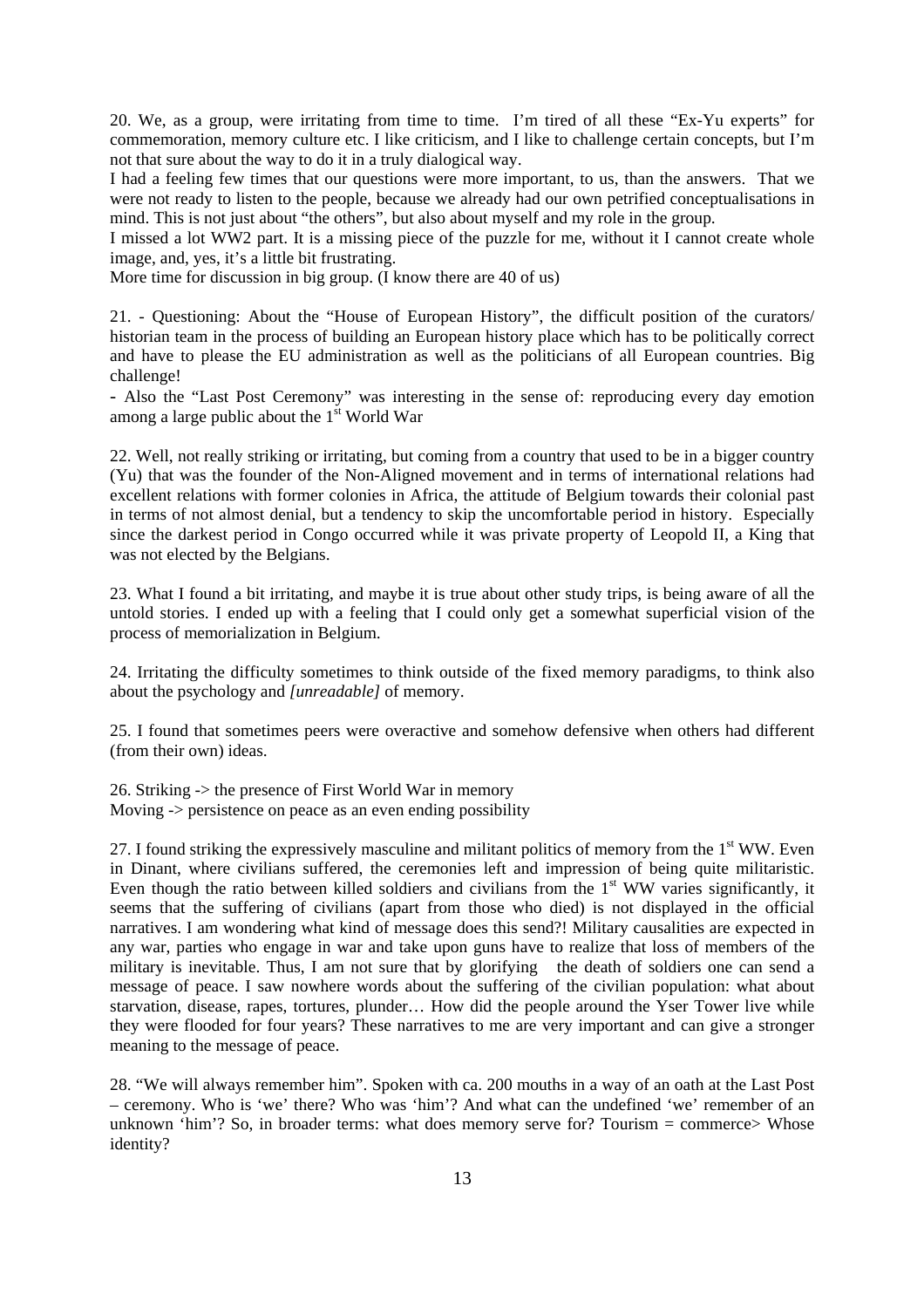How much of glorification of soldierhood and men is still in all narratives within Belgium. (not European History Museum).

29. I learned that I almost know nothing about Belgium before I came here. That's strange as it is a neighboring country with Germany and it didn't really play a role so far in my work/ research.

30. I find it striking the way people still remember even after a century the atrocities and their loved ones. It's as well moving the idea how generations commemorate and how they perform when it comes to critical standpoints over the war. It's nevertheless irritating and overwhelmingly disturbing to see European Parliament neglect countries that are not part of it, with an apparatus and people who still find "the diplomatic language" to talk with in this regard. Its irritating equally to encounter harsh arrogance, lack in knowledge and vast justification from then, at many points and levels.

 31.Striking: Yser- Tower: instrumentalization for Flemish politics/policies Irritating: Dinant: the 'show' by the city mayor Moving: Ypres: Imagination of the complete destruction in WW1 (exhibition)

32. The fact that some stories are pretty much simple (basic story behind is easy to define), but still in the memorialization gestures/ ceremonies/ museums they are often put in layers /lasagne/. Those simple stories to be told are skipped/ hidden/ are not told. Conclusion is actually exploitation of the other territories, crimes were committed, colonial powers benefited from it significantly. Collaboration of Flanders population in WW2 with Nazi regime existed. The monument/ site we visited did not explicitly say so.

33. I found very irritating the aggressive critical tone of the majority of participants. This made the reflective sessions very bitter and full of negative emotions. We never really spoke of the bright side of the commemorative practices happening in Belgium, as well as how we could possibly think in terms of improving the memorialization process in here and in our countries of origin.

34. Striking: Dinant! A great field of reflection about dealing with the past, tourism and reconciliation Irritating: How fast some of us are in criticizing and judging others, instead of first trying to understand.

Moving: the tree in the Flanders Field Museum – to see how the traces of the battles of WW1 are surviving within this tree

35. The amount of engagement put into the renewal/relaunch of memorial such as Flanders Fields museum in Ypres or Dinant

36. Moving: listening to a person, who gave a voice to his personal trauma in a very personal talk. Irritating: how history is still used in a quite naïve way, to strengthen "national identity"… Strange: the reenactment moments in memorialization…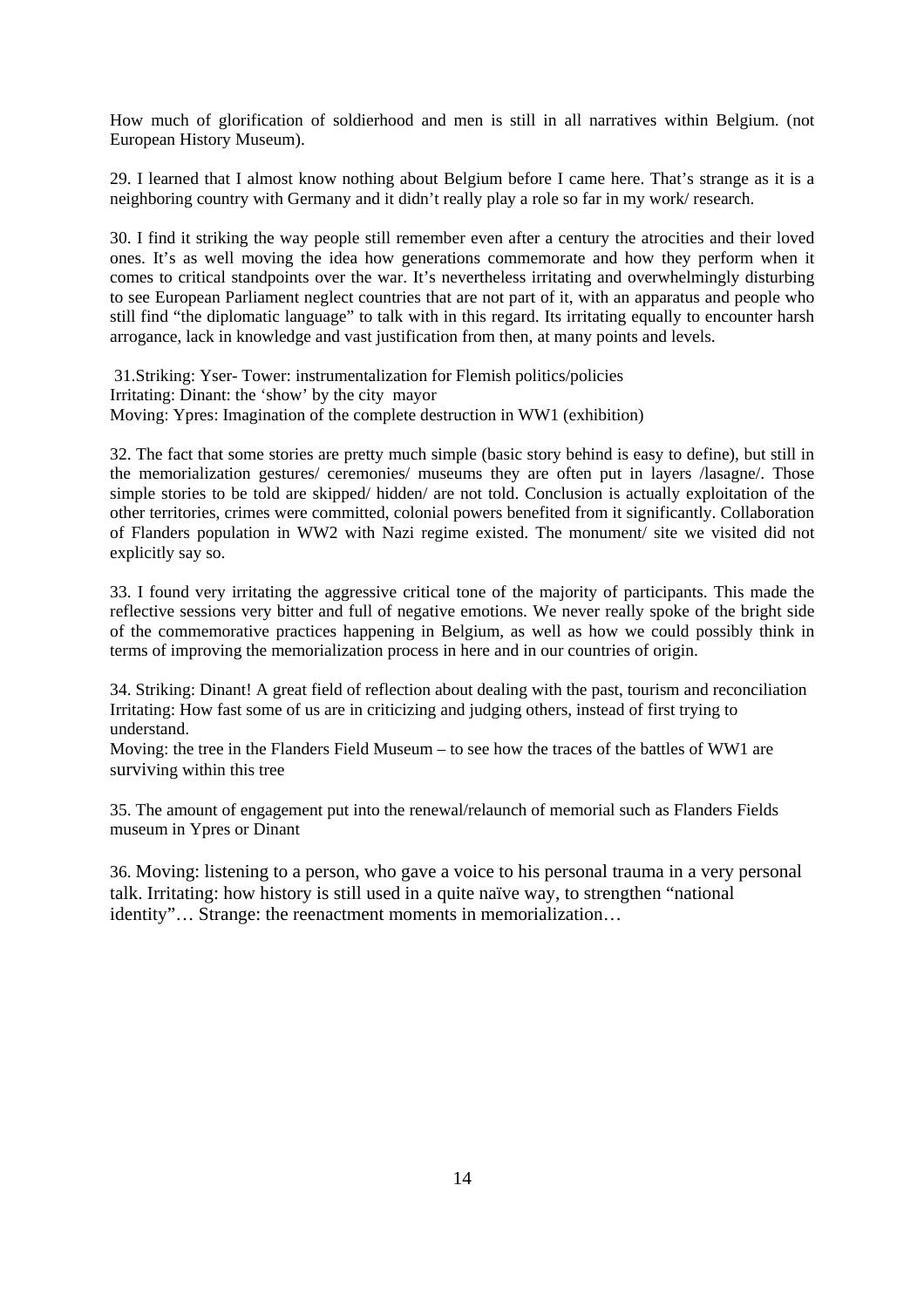#### *IV. From what I have seen/heard this week, what can I use for my own work?*

1. It can help me in creation of future memorialization projects and to revise all my stands and activities in relation to commemoration and memorials for victims of the recent, 90's wars in the former Yugoslavia, especially in context of using new technologies; and bad examples will help me to improve my own projects

2. I think there are many things that would be useful for me in my writing or potential researches. Mode of divided memories within the same national borders (between Flemings and Walloons) is something similar to the situation on the Balkans. However, I believe it can help us to transit to a bit higher level of commemoration approach to past events. I think that presentation of colonial past and its heritage, as it is done by a guide is extremely useful for our societies.

3. Everything will be useful:

- How the state that is a centre of EU that promotes fellowship deals with internal divisions in context of dealing with past and memory policies

- How they remember/commemorate colonial past, WWI, WWII

4. Definitely modernisation and equipment of the museums. However, I learned more from experience and exchange of opinions with other Memory Lab participants than from the field visits, which I could use to advance my own work.

5. Being a journalist I mainly deal with "war" topics and relation of minority to majority, seen and learned will help me in contemplations/writing. Also, I find it now much easier to draw comparison between ex-Yu and West-European relation to history. Considering the fact that I partly participate in organisation of commemorations, "practical part" (visit to museums and commemorations) will also help me in advancing of my future work.

6. The most of all I liked use of technology, which could be example for our future attempts of building of memorials.

7. When I speak English, and someone disagrees with my presentation, it is wise to say that is because of my not-all-that-well English skills.

8. Discussion on "our" European history museum was really good. Museum in Yser is an excellent example for discussion on manipulation with emotions and facts.

9. Maybe, division in historical narratives are not only part of everyday life at the Balkans, and it seems that more patience is needed for the processes taking place at the Balkans, and less selfcriticism that we frequently express.

10. "Less is more" when it comes to methodology of presenting of certain topic

11. At the same time I have very much benefited from the expertise of the group and particularly of the feminist perspective on narrating history. It also gave me a new input and ideas (especially the walk about Congo) how to tackle uncomfortable memory narratives and new ideas how to approach memory questions in a more creative and dynamic ways. Finally, new and old connections have been revived!

12. Being a practitioner on DWP and memory work, the whole discussion will bring more light to what we work, and also will help better understand dynamics of the past memories in different contexts and timelines.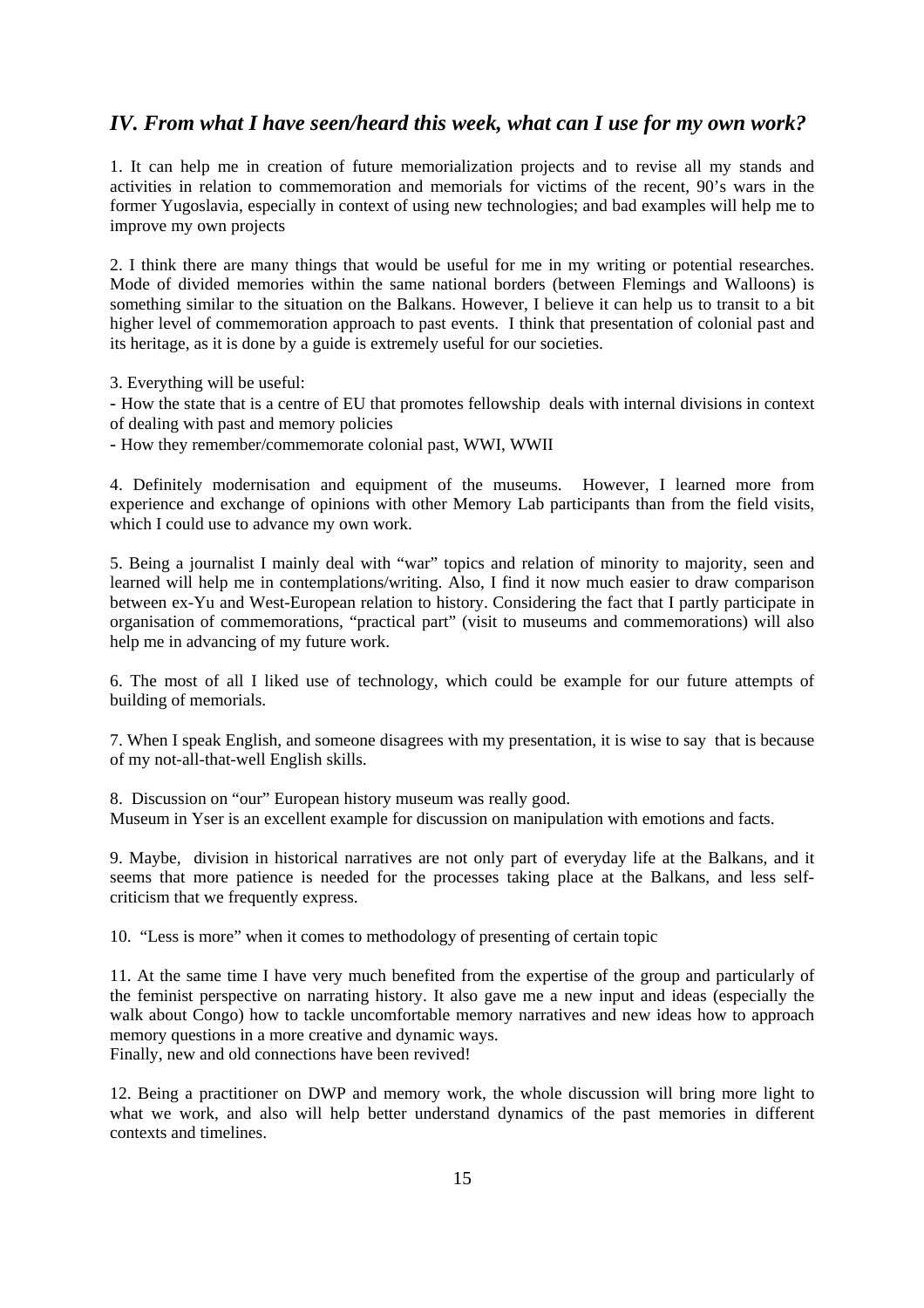13. As I'm preparing and making different films on memory issues I'm asking myself how we can transmit history, the visits of museums and memorials is touching the heart of my interrogations. Also very fruitful discussions in the group.

14. I believe such experiences make me more objective and neutral in perception of the history. As a "Memory Mapping"- participant, such experiences make me understand different and alternative perspectives of comemberance and co-memorialization. As an architect, I believe that every input is important in shaping my mind and broadening it through these holistic approaches, if I design any memorial site or museum in the future.

15. I was thinking of including my organization into making a Museum in my country, because I got ideas and the thing is connected to what I work.

16. I keep with me some questions related to theoretical & methodological approach in my work that I opened here in Belgium; Some methods of work with public and points for reflection.

17. The networking & ideas-developing part was helpful and will result in something- apart from that: purpose/ function of commemoration, see above 2.

18. For my own work it is always enriching to visit places that represent history in one way or the other so I can compare. But it is also good inspiration to reflect the subject 'dealing with different past' with people from different nations (nationalities, cultural backgrounds, working fields and so on). And it is also an excellent platform for networking concerning special projects.

19. As I noted before, in the presentation of Valerie Rosoux in the first day I found the "finding the balance between reconciliation and remembering the broken" as something that I will take with me as a professional check. Otherwise, being new to the practice everything was a learning process which I will attempt to somehow reproduce in my work back home or even in an academic sense.

20. Probably, I will use a lot of insights, ideas etc. I'm too tired now to think of it. I have a feeling that I'm going back to basis, it will be useful to me, I'm sure.

21. I think using and, if possible deepening, memory/ history walks.

22. It drew my interest enough to deepen my knowledge further after the workshop by reading and using more material for comparison, such as the commemorations and parallel commemorations (contested narratives), the issues of veterans (that has not been treated, unfortunately, but there is obviously a state institute addresses that issue that I will definitely reach more afterwards etc. etc.)

23. Not much as we probably face the same challenges in my own country and I found a similar situation here.

24. Would love to work on the different participants' conceptualizations of 'reconciliation'

25. I have had the opportunity to discuss my own ideas with various people and importantly, to somehow put them on the test. I've appreciated the feedback from the group, fruitful dialogue and their different perspectives. I would like to conduct a research on Trans-national (Regional) memory activism and the contacts made will be very useful for this purpose.

26. Representation of conflicting memories in an equal way. Strategies of participatory memory narratives/sites and commemorations.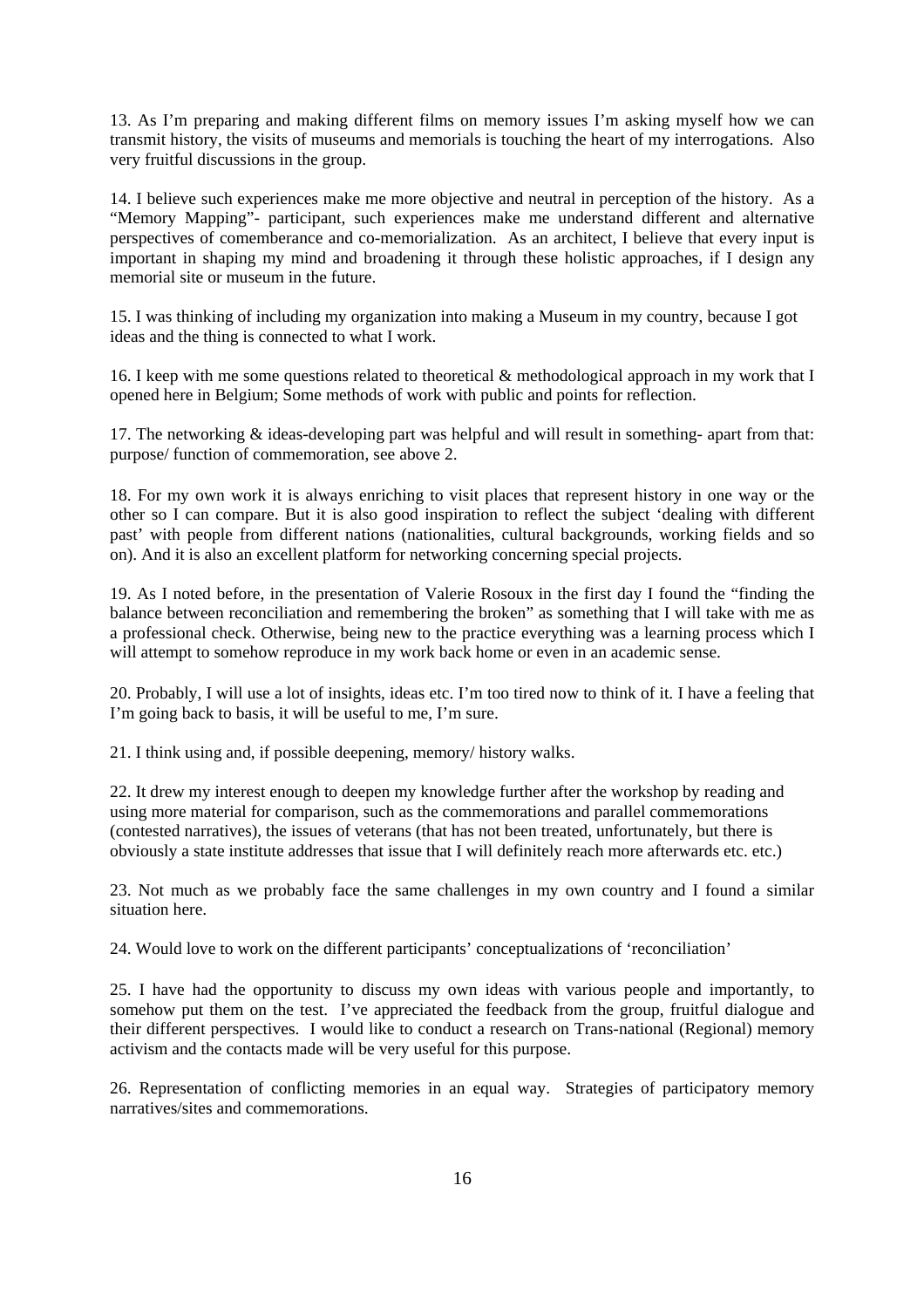27. I actually saw what I should not be using in my work: and that is the typical, dominant and mainstream narrative and way of thinking when it comes to memorialization.

28. The emotional and pseudo-religions aspects of memory: I will focus on that more in my future academic work on memory.

The ambivalent use of symbols for memorialization process.

That Belgium is good reason for stopping the assumption/ or talk about a difference between Western Europe vs. Western Balkans.

29. - It was interesting to see the different museums and how they exhibit. I will take this experience to my work on the series of workshops on exhibiting  $20<sup>th</sup>$  century history, which we are preparing for 2016.

- All the contacts to people that are active in this field

- A lot of suggestions and ideas to think more theoretically about history tourism, re-enactments, etc. and what impact this kind of dealing with the past has on historical consciousness.

30. I am undoubtedly going to write about different perspectives and angles, and as a journalist will try to provoke minds in Kosovo. There is so much we need to learn and rasp and a follow up report, why not some of them, would be useful to the devoted Kosovar reader, historian, researcher and so on.

31. Critical view on exhibitions ; role of biographies in exhibitions (…reflect on …) ; background information on Belgian groups for my own work!

32. I learned that we should be patient when it comes to the legacy of past and the way society and political elites deal with it. Additionally, I learned that the role of 'professionals' in this field should be to monitor the process of dealing with the past and be critical towards it/ constructively contribute when possible.

33. This Memory Lab study trip served to instill in me a sense of responsibility of what kind of "mainstream" history we teach to our younger generations.

In my country, I believe that more work should be undertaken in terms of advocating for cultural heritage, as well as commemoration practices and memorialization.

I believe that with the experience we had in all these museums, I could contribute in terms of advocating the past for touristic purposes and for economic empowerment of the country.

34. Many new ideas and contacts ; what comes first in my mind is the « create-your-own-Europeanhistory-museum »-exercice, which can be adapted also to other topics and which allows the participants to develop their own ideas and in the same time to put yourself in other's shoes and to see how difficult it is to create exhibitions / memorials etc.

35. The exchange with the participants of Memory Lab was very useful The approach of the African/Congo Museum curators in Brussel was very interesting (Humboldt Forum Berlin)

36. I would like to be part of a group inside Memory Lab, which would deal with gender issues – about men & women in war… I get a lot from these meetings, being more sensitive for the concept of trauma, coping concepts… the ambivalent messages in our dealing with difficult pasts.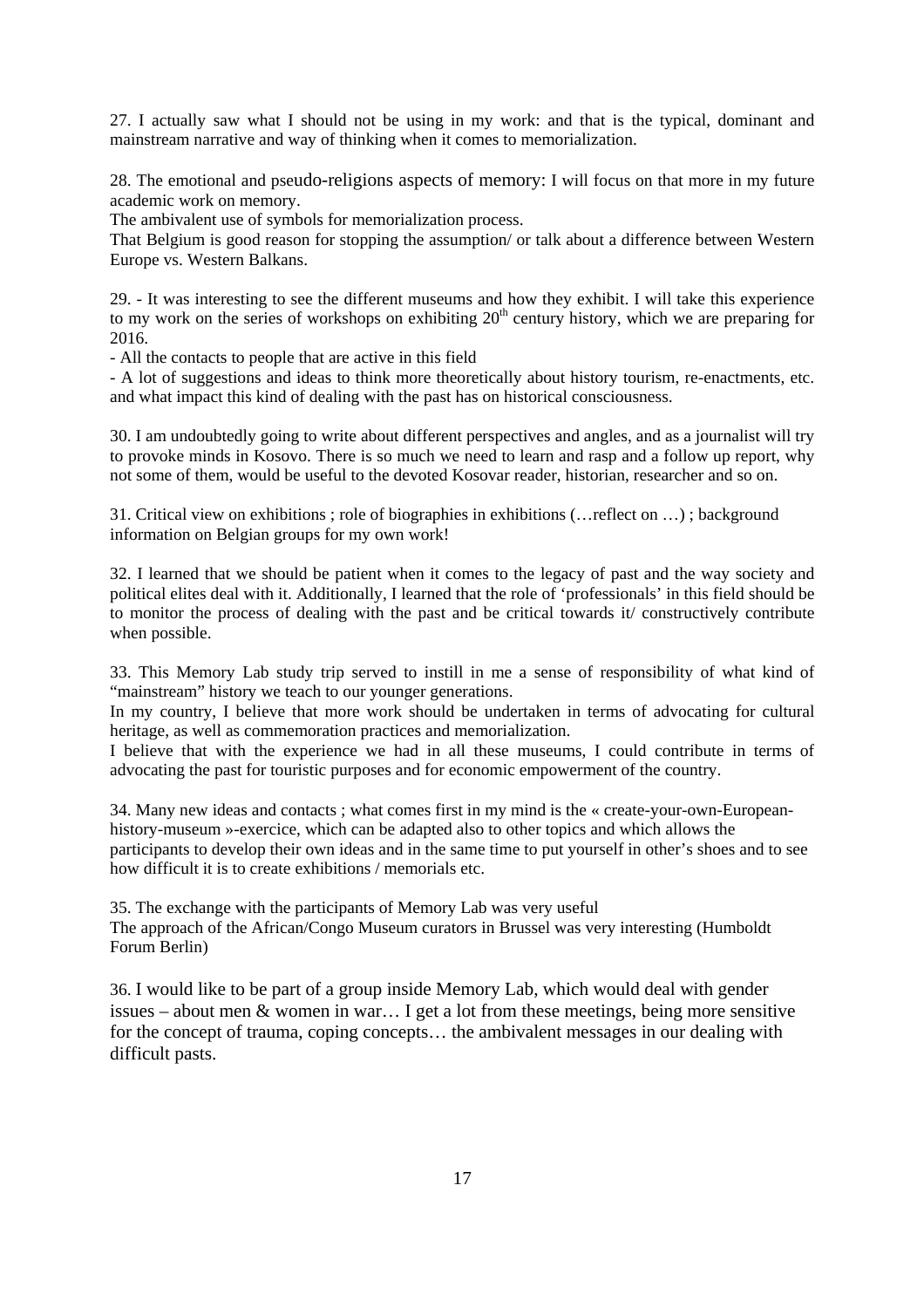#### *V. Suggestions for future workshops/ study trips*

1. Spain – civil war and relation towards it today. Poland – example of dealing and memorialization in Eastern parts of Europe After Serbia that has already been planned, Croatia also. Northern Ireland – because of similarities with my country in terms of unresolved issues.

2. Maybe bit more time for reflections and discussion between participants. Also, presentations and introductions should be shorter, as to leave more time for discussions. For instance, good example is the ratio seen in presentation of the European history museum, and bad example is presentation of the Central Africa museum.

3. Suggestions for future: It would be good that Nicolas Moll is a moderator during discussions with experts. He is constructive and has positive energy, and it seems to me he can create good atmosphere.

4. I think there was a lack of marginalized narratives that are not included in the state protectorate. As far as Memory Lab is concerned I deem important for more different people to get involved. There are no Roma people, LGBT, in context of memory work and representation of those social groups.

5. I think that Memory Lab should keep the existing concept with more careful selection of participants (to avoid "NGO tourists" and aggressive persons).

6. -

7. -

8. It was excellent that the hotel was close to pour working venue.

It is necessary to plan more time for discussions after visits to "controversial" memory locations. Maybe to work bit more on integration of the group.

9. I do not know what specifically to propose in this moment, but if I remember something I will pass it on the organizers

10. If possible at all, the same or similar programme present during longer time (e.g. ten days) or make more rigorous selection (although if you ask me I would not know what was unnecessary this time, - I think nothing.).

Maybe it is possible to use bus time to reflect (with 2 microphones it is possible) and in that way disburden the schedule ?!

Thanks!

11. Always welcome in The Netherlands + exploring the borders/walls of Europe would also be interesting to me!

12. I suggest the program for the next year to take place in Serbia and Montenegro. On the other hand, Albania would be good to be considered for the future because of the recent communist past. In terms of organization, I suggest a warmer host.

13. I would like in the future:

- To see different points of view on one topic or one event ( to see the controversial)

- To go a bit deeper in the topics to have a chance to see the work in progress presented by people with a more sincere (not commemorative "Show") approach on the representation of history.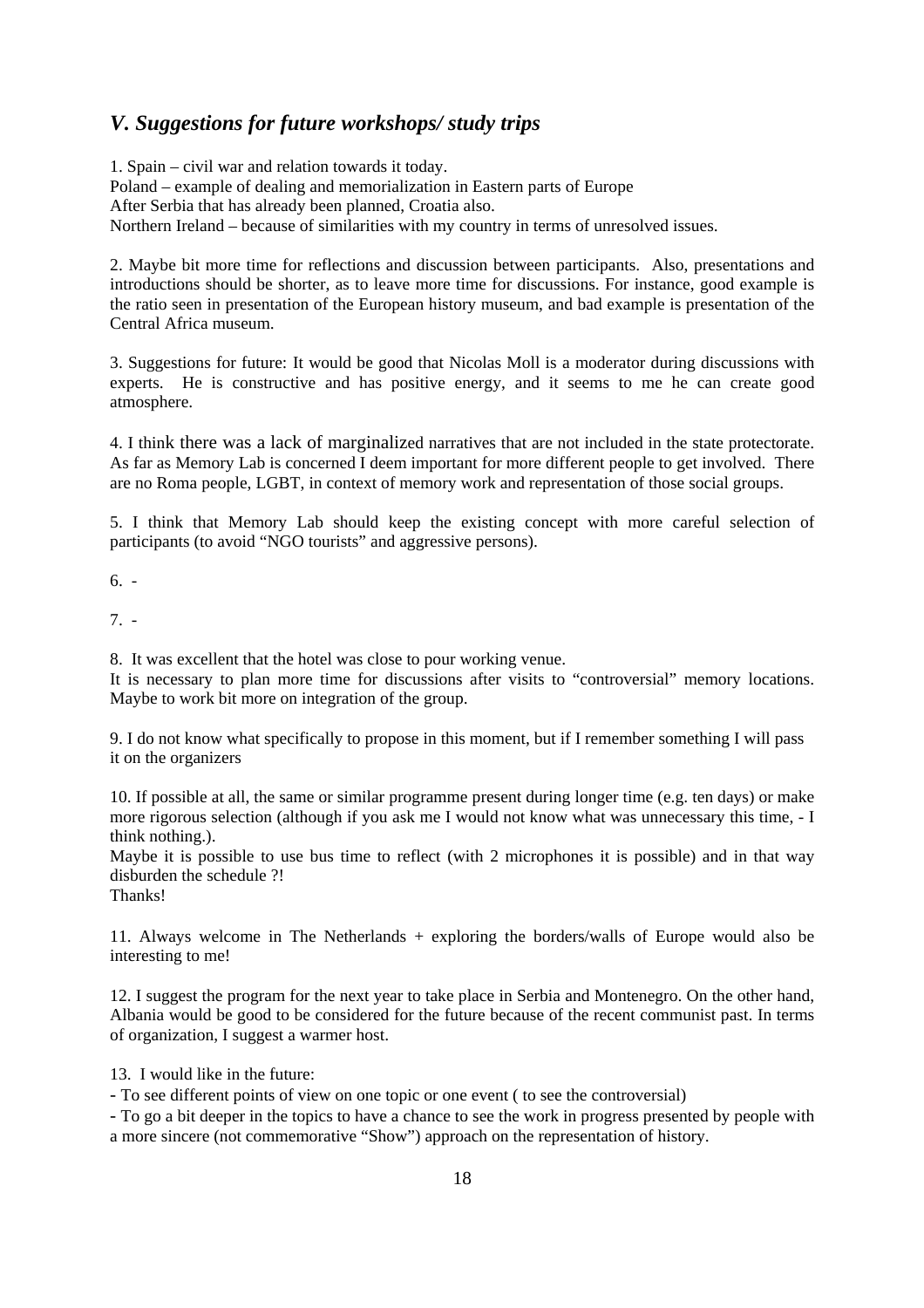#### 14. Serbia & Montenegro

15. Maybe Poland should be country I would love to see Memory Lab included into some future trips. Actually I don't know a lot about Poland but would love to see connections with WW1 and WW2. Anyhow, guys you are doing amazing work and I like the concept so much. Good luck in the future, Memory Lab team!  $\odot$ 

16. More facilitated dialogues.

17. How to create an atmosphere of dialogue (within groups, but particularly with hosts, panelists, guides)- and avoid the atmosphere that was created in discussions / Q&A's this year which were at times very tense & accusatory

More time for idea of networking-developing/ small groups –e.g. 2 rounds of project networking; maybe presentation of bi/tri… lateral Memory Lab project at the beginning-> boost informal networking & exchange.

18. I think "Memory Lab" as an introduced platform should develop in the same direction as it is set so far. I like the idea of annual study trips and workshops once addressing Western European countries and once countries from the South-Eastern Europe. I think it is also a good idea to involve even more countries (if money can be found for that… Great Britain, Italy, Spain, Greece, Poland…).

19. Maybe as a suggestion only to have more time to discuss with presenters, and if possible have some of presenters as guests in our reflection sessions.

20. Consider changes of methodology maybe.

"Peer to peer" work for 1 or 2 days.

Reader with few texts/articles about the context would be appreciated.

Share responsibility with participants- let us prepare some reading materials, presentation.

In terms of possible locations: Vojvodina (with Hungary maybe)- I could help with this

In Europe (ooops): Ukraine (the context) or Poland

Thanks for everything!

 $21. -$ 

22. Spain- because although there is an official amnesia, there are interesting sites and academic institutes that could give us another perspective in a country that applied general amnesia from the official policy standpoint. It also shows the component of time passage and social demands for transitional justice. And, whenever possible, discussion format rather than Q &A, if possible, with the representatives of the institutions that we visit.

23. I think it would be nice to keep this structure (study trips and workshops mixed throughout the week). Also it might be interesting to think about how it would be possible in a Memory Lab meeting to go beyond that somewhat superficial impression of what is made around memory in a country. Throughout the years, the mood in Memory Labs has shifted from a nice, friendly and constructive atmosphere in the beginning to a very critical way (and not in an exactly constructive way) of looking at things, which sometimes do not even exist yet.

I have no suggestions for the future about that but it is certainly a regret to me.

24. Outside Europe. South America (Argentina, Chile). Africa (Uganda, South Africa). Israel. Also *[unreadable]* individuals who 'do memory' outside of museums, and people who attempt to reclaim monuments